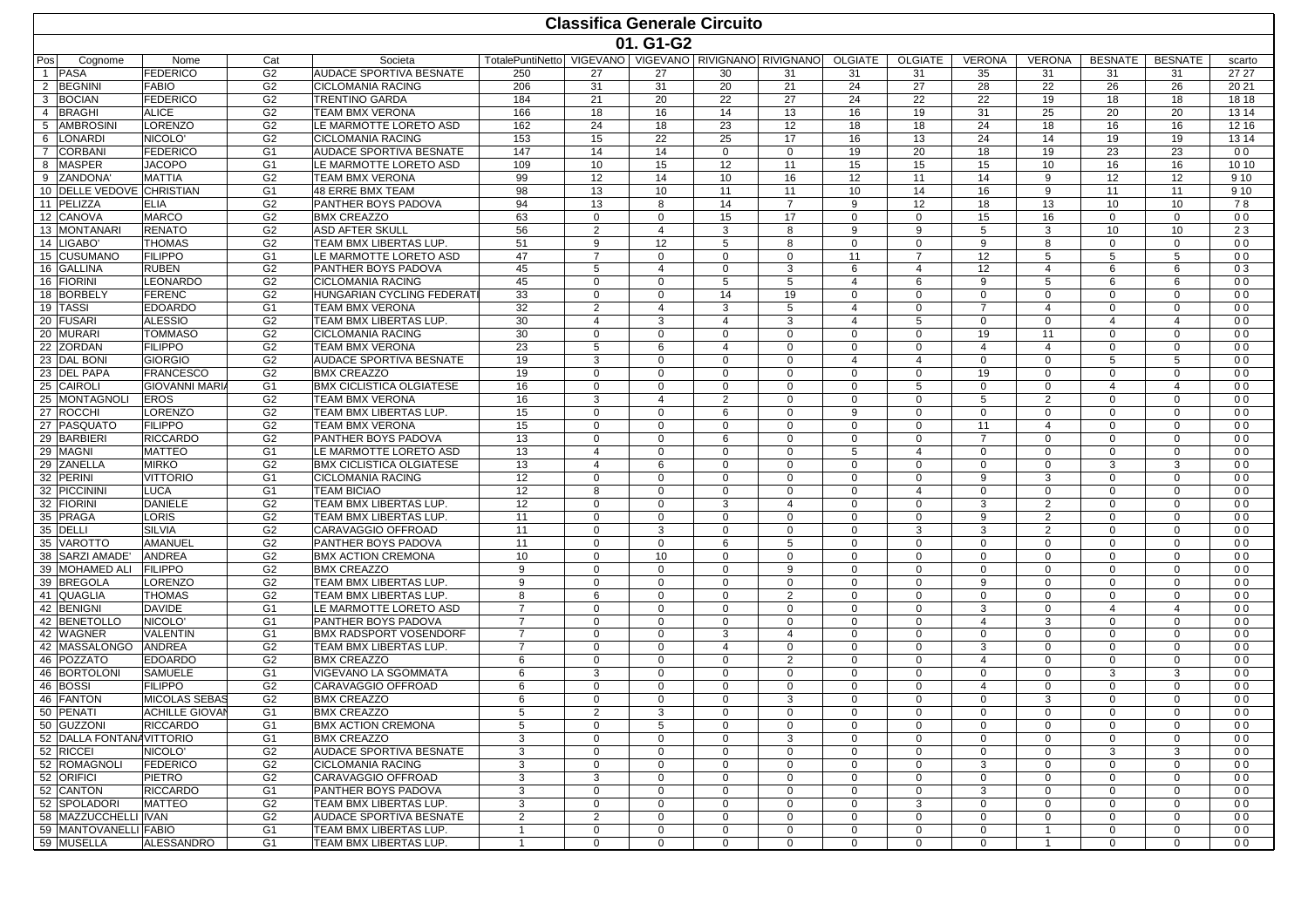|                                 |                                  |                                  |                                                           |                  |                            |                              | <b>Classifica Generale Circuito</b> |                                             |                            |                               |                            |                               |                              |                                |                                  |
|---------------------------------|----------------------------------|----------------------------------|-----------------------------------------------------------|------------------|----------------------------|------------------------------|-------------------------------------|---------------------------------------------|----------------------------|-------------------------------|----------------------------|-------------------------------|------------------------------|--------------------------------|----------------------------------|
|                                 |                                  |                                  |                                                           |                  |                            | 02. G3-G4                    |                                     |                                             |                            |                               |                            |                               |                              |                                |                                  |
| Pos<br>Cognome                  | Nome                             | Cat                              | Societa                                                   | TotalePuntiNetto |                            |                              |                                     | VIGEVANO   VIGEVANO   RIVIGNANO   RIVIGNANO | <b>OLGIATE</b>             | <b>OLGIATE</b>                | <b>VERONA</b>              | <b>VERONA</b>                 | <b>BESNATE</b>               | <b>BESNATE</b>                 | scarto                           |
| <b>BRANCALEONI</b>              | <b>DENNIS</b>                    | G <sub>4</sub>                   | AUDACE SPORTIVA BESNATE                                   | 247              | 34                         | 31                           | $\Omega$                            | $\Omega$                                    | 31                         | 27                            | 35                         | 30                            | 28                           | 31                             | 0 <sub>0</sub>                   |
| PEDRINI<br>2                    | LORENZO                          | G4                               | TEAM BMX LIBERTAS LUP.                                    | 223              | 25                         | 27                           | 25                                  | 31                                          | 27                         | 21                            | 31                         | 26                            | 31                           | 16                             | 16 21                            |
| 3<br><b>TEZZA</b>               | <b>FILIPPO</b>                   | G <sub>4</sub>                   | <b>CICLOMANIA RACING</b>                                  | 221              | 30                         | $\mathbf{0}$                 | 35                                  | 35                                          | 26                         | 29                            | 26                         | 28                            | 12                           | $\mathbf{0}$                   | 0 <sub>0</sub>                   |
| 4 FRIZZARIN<br>5 BELLUCCI       | <b>TOMMASO</b>                   | G4                               | AUDACE SPORTIVA BESNATE                                   | 220              | 27                         | 22                           | 19                                  | 21                                          | 34                         | 35                            | $\mathbf 0$                | 12                            | 27                           | 27                             | 012                              |
| <b>ARMONTI</b><br>6             | VITTORIO<br><b>ALESSANDRO</b>    | G4<br>G <sub>4</sub>             | <b>TESTI CICLI</b><br><b>TEAM BICIAO</b>                  | 182<br>181       | 13<br>24                   | 14<br>21                     | 30<br>21                            | 27<br>22                                    | 21<br>21                   | 23<br>22                      | 21<br>20                   | 18<br>25                      | 22<br>13                     | 22<br>13                       | 13 14<br>13 13                   |
| $\overline{7}$<br><b>GROPPO</b> | <b>ALBERT</b>                    | G4                               | <b>BMX CREAZZO</b>                                        | 174              | 19                         | 20                           | 24                                  | 24                                          | 17                         | 22                            | 24                         | 20                            | 16                           | 16                             | 16 16                            |
| <b>BONANOMI</b><br>8            | <b>ANDREA</b>                    | G <sub>4</sub>                   | <b>TEAM BICIAO</b>                                        | 165              | 17                         | 12                           | 26                                  | 23                                          | 17                         | 19                            | 22                         | 17                            | 14                           | 14                             | 12 14                            |
| 9 SCABOLA                       | <b>RICCARDO</b>                  | G4                               | <b>AUDACE SPORTIVA BESNATE</b>                            | 161              | 17                         | 15                           | 23                                  | 24                                          | 20                         | 15                            | 28                         | 19                            | $\mathbf 0$                  | $\mathbf{0}$                   | 0 <sub>0</sub>                   |
| 10 GAMBETTA                     | <b>FEDERICO</b>                  | G <sub>4</sub>                   | TEAM BMX LIBERTAS LUP.                                    | 148              | 15                         | 9                            | 18                                  | 23                                          | 14                         | 18                            | 19                         | 17                            | 19                           | 19                             | 9 1 4                            |
| 11 <b>IDE ANGELIS</b>           | PEDRO                            | G <sub>4</sub>                   | <b>CICLOMANIA RACING</b>                                  | 114              | 13                         | 9                            | 16                                  | 14                                          | 14                         | 14                            | 13                         | 10                            | 11                           | 11                             | 9 1 0                            |
| 12 MAGNI                        | LUCA                             | G <sub>3</sub>                   | LE MARMOTTE LORETO ASD                                    | 110              | 14                         | $\overline{7}$               | 15                                  | 11                                          | 11                         | 11                            | 19                         | 15                            | 6                            | 6                              | 66                               |
| 13 AGAZZI                       | LUCA                             | G <sub>3</sub>                   | TEAM BMX LIBERTAS LUP.                                    | 104              | 10                         | $\overline{4}$               | 14                                  | 15                                          | 10                         | 13                            | 14                         | 15                            | 6                            | 6                              | 46                               |
| 14 STIMPFL<br>15 KIAULEHN       | JULIAN<br>PIETRO LEON            | G4<br>G4                         | TEAM ALTO ADIGE SUDTIROL<br><b>TRENTINO GARDA</b>         | 100<br>94        | 5<br>$\mathbf 0$           | 11<br>$\Omega$               | 15<br>4                             | 18<br>$\mathbf 0$                           | 10<br>22                   | 14<br>26                      | 11<br>22                   | 9<br>20                       | 4<br>$\Omega$                | $\overline{4}$<br>$\Omega$     | 44<br>0 <sub>0</sub>             |
| 16 GADOSA                       | <b>ALESSANDRO</b>                | G <sub>4</sub>                   | <b>TEAM BICIAO</b>                                        | 88               | 12                         | $\mathbf{0}$                 | 12                                  | 12                                          | 15                         | 9                             | 11                         | 17                            | 5                            | 5                              | 05                               |
| 17 GALANTE                      | <b>GABRIELE</b>                  | G <sub>3</sub>                   | <b>BMX CICLISTICA OLGIATESE</b>                           | 81               | $\overline{4}$             | $\overline{2}$               | 8                                   | 9                                           | 9                          | 12                            | 10                         | 11                            | 9                            | 9                              | 24                               |
| 18 MASPER                       | <b>MATTIA</b>                    | G <sub>3</sub>                   | LE MARMOTTE LORETO ASD                                    | 76               | 8                          | 6                            | 9                                   | 11                                          | 8                          | 11                            | 9                          | $\overline{7}$                | 3                            | 3                              | 33                               |
| 19 FILIPPI                      | <b>LEONARDO</b>                  | G4                               | TEAM BMX LIBERTAS LUP.                                    | 73               | 14                         | 5                            | 15                                  | $\overline{7}$                              | $\overline{4}$             | 8                             | 10                         | 10                            | $\Omega$                     | $\mathbf{0}$                   | 0 <sub>0</sub>                   |
| 20 DIBATTISTA                   | <b>ISAIA</b>                     | G4                               | VIGEVANO LA SGOMMATA                                      | 66               | 19                         | 14                           | 0                                   | $\Omega$                                    | 17                         | 13                            | $\mathbf 0$                | $\Omega$                      | 3                            | 3                              | 0 <sub>0</sub>                   |
| 21 FENDONI                      | LORENZO                          | G <sub>3</sub>                   | <b>BMX CICLISTICA OLGIATESE</b>                           | 61               | 4                          | $\overline{1}$               | 8                                   | 6                                           | 8                          | 8                             | 9                          | 5                             | 5                            | 5                              | 14                               |
| 22 OSS PAPOT                    | <b>THOMAS</b>                    | G <sub>3</sub>                   | <b>TRENTINO GARDA</b>                                     | 58               | 19                         | 11                           | $\Omega$                            | $\mathbf 0$                                 | $\mathbf 0$                | $\mathbf 0$                   | $\mathbf 0$                | $\mathbf 0$                   | 8                            | 8                              | 0 <sub>0</sub>                   |
| 23 CARENINI                     | <b>SIMONE</b><br><b>TOMMASO</b>  | G <sub>4</sub>                   | <b>TEAM BICIAO</b><br><b>BMX CICLISTICA OLGIATESE</b>     | 55               | $\mathbf 0$                | $\mathbf{0}$                 | 16                                  | 11                                          | $\mathbf 0$                | $\mathbf{0}$                  | 9                          | 9                             | $\overline{2}$               | $\overline{2}$                 | 0 <sub>0</sub>                   |
| 24 CARRARO<br>24 FABRIS         | <b>FILIPPO</b>                   | G4<br>G <sub>3</sub>             | <b>BMX CREAZZO</b>                                        | 53<br>53         | 10<br>12                   | $\overline{4}$<br>3          | $\mathbf 0$<br>10                   | $\mathbf 0$<br>9                            | 14<br>$\Omega$             | 5<br>$\Omega$                 | $\mathbf 0$<br>8           | $\mathbf 0$<br>11             | 10<br>$\Omega$               | 10<br>$\Omega$                 | 0 <sub>0</sub><br>0 <sub>0</sub> |
| 24 BRO                          | LORENZO                          | G <sub>3</sub>                   | <b>TRENTINO GARDA</b>                                     | 53               | $\mathbf{0}$               | $\Omega$                     | 9                                   | 11                                          | 4                          | $\overline{4}$                | 10                         | 6                             | 3                            | 3                              | 0 <sub>0</sub>                   |
| 24 BONANOMI                     | <b>RICCARDO</b>                  | G4                               | <b>TEAM BICIAO</b>                                        | 53               | $\overline{4}$             | 3                            | 10                                  | 11                                          | $\overline{4}$             | $\overline{7}$                | $\overline{7}$             | $\overline{7}$                | $\Omega$                     | $\mathbf{0}$                   | 0 <sub>0</sub>                   |
| 28 MASENELLI                    | <b>MARTIN</b>                    | G <sub>4</sub>                   | TEAM BMX VERONA                                           | 51               | 14                         | 3                            | 0                                   | $\mathbf 0$                                 | 8                          | $\overline{7}$                | 14                         | 5                             | $\mathbf{0}$                 | $\mathbf{0}$                   | 0 <sub>0</sub>                   |
| 29 BIELLI                       | <b>ALESSANDRO</b>                | G <sub>3</sub>                   | AUDACE SPORTIVA BESNATE                                   | 50               | $\mathbf 0$                | $\mathbf{0}$                 | $\overline{4}$                      | $\overline{7}$                              | 10                         | 3                             | $\overline{4}$             | 8                             | $\overline{1}$               | $\mathbf{1}$                   | 0 <sub>0</sub>                   |
| 30 CORTI                        | LORENZO                          | G4                               | <b>TEAM BICIAO</b>                                        | 41               | 8                          | 4                            | $\overline{7}$                      | $\Omega$                                    | 4                          | 3                             | $\mathbf 0$                | $\mathbf 0$                   | $\overline{2}$               | 2                              | 0 <sub>0</sub>                   |
| 31 ROVTAR                       | TIM                              | G <sub>3</sub>                   | <b>KK CRN TRN</b>                                         | 40               | $\mathbf 0$                | $\mathbf{0}$                 | 22                                  | 18                                          | $\mathbf 0$                | $\mathbf{0}$                  | $\mathbf 0$                | $\mathbf 0$                   | $\mathbf{0}$                 | $\mathbf 0$                    | 0 <sub>0</sub>                   |
| 31 TADDEI                       | THOMAS JAN<br>JAN                | G4<br>G <sub>4</sub>             | TEAM ALTO ADIGE SUDTIROL                                  | 40               | 10                         | 4                            | $\Omega$                            | $\Omega$                                    | $\mathbf 0$                | 9                             | $\mathbf 0$                | 5                             | 4<br>$\mathbf{0}$            | 4                              | 0 <sub>0</sub><br>0 <sub>0</sub> |
| 33 SEIDL<br>34 TURRA            | <b>FRANCESCO</b>                 | G4                               | <b>CZECH CYCLING FEDERATION</b><br>TEAM BMX LIBERTAS LUP. | 35<br>34         | $\mathbf 0$<br>$\mathbf 0$ | $\mathbf{0}$<br>$\mathbf{0}$ | $\mathbf 0$<br>17                   | $\mathbf 0$<br>17                           | $\mathbf 0$<br>$\mathbf 0$ | $\mathbf{0}$<br>$\mathbf{0}$  | $\mathbf 0$<br>$\mathbf 0$ | 35<br>$\mathbf 0$             | $\Omega$                     | $\mathbf{0}$<br>$\mathbf{0}$   | 0 <sub>0</sub>                   |
| 35 SALVADE                      | ALBERTO                          | G4                               | <b>BMX CICLISTICA OLGIATESE</b>                           | 31               | $\Omega$                   | $\Omega$                     | $\Omega$                            | $\mathbf 0$                                 | $\overline{4}$             | 4                             | $\overline{7}$             | 9                             | $\overline{2}$               | $\overline{2}$                 | 0 <sub>0</sub>                   |
| <b>LANDONI</b><br>35            | <b>EMANUELE</b>                  | G <sub>3</sub>                   | AUDACE SPORTIVA BESNATE                                   | 31               | 3                          | 3                            | 0                                   | $\mathbf 0$                                 | 10                         | $\mathbf 0$                   | $\mathbf 0$                | $\mathbf 0$                   | 5                            | 5                              | 0 <sub>0</sub>                   |
| 37 MARCHETTO                    | <b>GIULIO</b>                    | G4                               | <b>BMX CREAZZO</b>                                        | 30               | $\mathbf 0$                | $\mathbf 0$                  | $\mathbf 0$                         | 15                                          | $\mathbf 0$                | $\mathbf{0}$                  | 15                         | $\mathbf 0$                   | $\Omega$                     | $\mathbf{0}$                   | 0 <sub>0</sub>                   |
| 38<br><b>COMUNALE</b>           | <b>GIUSEPPE</b>                  | G4                               | <b>ASD AFTER SKULL</b>                                    | 28               | $\overline{4}$             | $\overline{2}$               | 9                                   | 8                                           | $\mathbf 0$                | $\mathbf 0$                   | $\mathbf 0$                | $\mathbf 0$                   | $\overline{2}$               | $\overline{2}$                 | 0 <sub>0</sub>                   |
| 39 SEMPERBONI                   | <b>GIULIO</b>                    | G <sub>3</sub>                   | <b>TEAM BMX VERONA</b>                                    | 26               | $\mathbf 0$                | $\mathbf{0}$                 | $\mathbf 0$                         | $\mathbf 0$                                 | $\mathbf 0$                | $\mathbf 0$                   | 16                         | 10                            | $\mathbf 0$                  | $\mathbf{0}$                   | 0 <sub>0</sub>                   |
| 40 <b>IELMINI</b>               | LEONARDO                         | G <sub>3</sub>                   | AUDACE SPORTIVA BESNATE                                   | 25               | 9                          | $\Omega$                     | $\Omega$                            | $\mathbf 0$                                 | $\mathbf 0$                | 4                             | $\mathbf 0$                | $\mathbf 0$                   | 3                            | 3                              | 0 <sub>0</sub>                   |
| 41 MARANO                       | <b>ALESSIA</b>                   | G <sub>4</sub>                   | <b>48 ERRE BMX TEAM</b>                                   | 23               | $\mathbf 0$                | $\Omega$                     | 4                                   | 8                                           | $\mathbf 0$                | $\mathbf 0$                   | 5                          | 6                             | $\mathbf 0$                  | $\mathbf{0}$                   | 0 <sub>0</sub>                   |
| 42 SPINELLI                     | KELIANE<br><b>JAKUB</b>          | G4                               | <b>BMX CAGNES SUR MER</b>                                 | 22               | $\mathbf 0$                | $\mathbf{0}$                 | 0                                   | $\Omega$                                    | $\mathbf 0$                | $\mathbf 0$                   | $\mathbf 0$                | $\mathbf 0$<br>19             | 19<br>$\mathbf 0$            | 19                             | 0 <sub>0</sub><br>0 <sub>0</sub> |
| 43 CIDLINSKY<br>43 FRIZZO       | <b>ELIA</b>                      | G <sub>3</sub><br>G <sub>3</sub> | <b>CZECH CYCLING FEDERATION</b><br><b>BMX CREAZZO</b>     | 19<br>19         | $\mathbf 0$<br>3           | $\mathbf{0}$<br>$\mathbf{0}$ | 0<br>4                              | $\mathbf 0$<br>5                            | $\mathbf 0$<br>3           | $\mathbf 0$<br>$\mathbf 0$    | $\mathbf 0$<br>$\mathbf 0$ | $\mathbf 0$                   | $\Omega$                     | $\mathbf{0}$<br>$\mathbf{0}$   | 0 <sub>0</sub>                   |
| 43 DELLI                        | <b>ALBERTO</b>                   | G4                               | CARAVAGGIO OFFROAD                                        | 19               | $\Omega$                   | -1                           | 0                                   | $\mathbf 0$                                 | $\Omega$                   | 4                             | 6                          | $\overline{4}$                | $\Omega$                     | $\Omega$                       | 0 <sub>0</sub>                   |
| 46 SCARAMUZZA                   | <b>ROBINSON</b>                  | G <sub>3</sub>                   | TEAM ALTO ADIGE SUDTIROL                                  | 17               | $\mathbf 0$                | $\Omega$                     | 4                                   | $\overline{4}$                              | $\mathbf 0$                | $\mathbf 0$                   | 5                          | $\overline{4}$                | $\Omega$                     | $\mathbf 0$                    | 0 <sub>0</sub>                   |
| 46 D'URSO                       | LORENZO                          | G <sub>3</sub>                   | <b>48 ERRE BMX TEAM</b>                                   | 17               | 0                          | $\Omega$                     | 9                                   | 8                                           | $\mathbf 0$                | $\mathbf 0$                   | $\mathbf 0$                | $\mathbf 0$                   | $\Omega$                     | $\Omega$                       | 0 <sub>0</sub>                   |
| 48 SONCINI                      | <b>FILIPPO</b>                   | G <sub>4</sub>                   | CICLOMANIA RACING                                         | 14               | $\mathbf 0$                | $\mathbf{0}$                 | 0                                   | $\mathbf 0$                                 | $\mathbf 0$                | $\mathbf 0$                   | $\mathbf 0$                | 14                            | $\Omega$                     | $\mathbf{0}$                   | 0 <sub>0</sub>                   |
| 49 BALLETTO                     | <b>RICCARDO</b>                  | G4                               | <b>TESTI CICLI</b>                                        | 13               | $\Omega$                   | $\Omega$                     | 5                                   | $\mathbf 0$                                 | $\mathbf 0$                | $\mathbf 0$                   | $\overline{4}$             | $\overline{4}$                | $\Omega$                     | $\mathbf{0}$                   | 0 <sub>0</sub>                   |
| 49 CATALANOTTO GABRIELE         |                                  | G3                               | <b>TESTI CICLI</b>                                        | 13               | 4                          | 2                            | 4                                   | 3                                           | 0                          | $\mathbf{0}$                  | $\mathbf{0}$               | $\mathbf 0$                   | 0                            | 0                              | 0 <sub>0</sub>                   |
| 49 GASPARINI                    | MATTIA                           | G <sub>3</sub>                   | <b>CICLOMANIA RACING</b>                                  | 13               | $\mathbf 0$                | $\mathbf{0}$                 | $\mathbf 0$                         | $\mathbf 0$                                 | $\mathbf 0$                | $\mathbf 0$                   | $\overline{4}$             | $\overline{4}$                | $\mathbf 0$                  | $\mathbf{0}$                   | 0 <sub>0</sub>                   |
| 52 CAVALLERI<br>52 PASQUATO     | <b>MARCO</b><br><b>FRANCESCO</b> | G <sub>3</sub><br>G4             | <b>AUDACE SPORTIVA BESNATE</b><br><b>TEAM BMX VERONA</b>  | 12<br>12         | 0<br>$\mathbf 0$           | $\mathbf 0$<br>$\mathbf{0}$  | 0<br>0                              | 0<br>$\mathbf 0$                            | 4<br>0                     | $\overline{4}$<br>$\mathbf 0$ | $\mathbf 0$<br>12          | $\mathbf 0$<br>$\mathbf 0$    | $\mathbf{1}$<br>$\mathbf{0}$ | $\overline{1}$<br>$\mathbf{0}$ | 0 <sub>0</sub><br>0 <sub>0</sub> |
| 54 BONFIGLI                     | <b>SERGIO</b>                    | G4                               | <b>TEAM BMX VERONA</b>                                    | 11               | $\mathbf 0$                | $\mathbf{0}$                 | 0                                   | 0                                           | 0                          | 0                             | 6                          | 5                             | $\mathbf 0$                  | $\mathbf 0$                    | 0 <sub>0</sub>                   |
| 54 CORDIOLI                     | <b>MARCO</b>                     | G <sub>3</sub>                   | TEAM BMX LIBERTAS LUP.                                    | 11               | 0                          | $\Omega$                     | 4                                   | $\overline{7}$                              | $\mathbf 0$                | $\mathbf 0$                   | $\mathbf 0$                | $\mathbf 0$                   | $\Omega$                     | $\mathbf 0$                    | 0 <sub>0</sub>                   |
| 56 ODORICO                      | LUIS                             | G <sub>3</sub>                   | 48 ERRE BMX TEAM                                          | 10               | $\mathbf 0$                | $\mathbf{0}$                 | 6                                   | $\overline{4}$                              | 0                          | $\mathbf 0$                   | $\mathbf 0$                | $\mathbf 0$                   | $\mathbf 0$                  | $\mathbf{0}$                   | 0 <sub>0</sub>                   |
| 56 GRIGOLETTO                   | <b>MATTIA</b>                    | G <sub>3</sub>                   | <b>PANTHER BOYS PADOVA</b>                                | 10               | 0                          | 0                            | 0                                   | 6                                           | 0                          | $\mathbf 0$                   | $\overline{4}$             | $\mathbf 0$                   | $\mathbf 0$                  | $\mathbf 0$                    | 0 <sub>0</sub>                   |
| 56 MENEGHELLI                   | <b>DAMIANO</b>                   | G <sub>3</sub>                   | TEAM BMX LIBERTAS LUP.                                    | 10               | $\mathbf 0$                | $\mathbf 0$                  | 6                                   | $\overline{4}$                              | 0                          | $\mathbf 0$                   | $\mathbf 0$                | $\mathbf 0$                   | $\mathbf 0$                  | $\mathbf{0}$                   | 0 <sub>0</sub>                   |
| 59 MERGA                        | Igor                             | G <sub>3</sub>                   | <b>BMX CICLISTICA OLGIATESE</b>                           | 9                | $\mathbf 0$                | $\mathbf{0}$                 | 0                                   | $\mathbf 0$                                 | 3                          | 3                             | $\mathbf 0$                | $\mathbf 0$                   | $\mathbf 0$                  | $\mathbf 0$                    | 0 <sub>0</sub>                   |
| 59 KOUDELKA                     | <b>MATHIAS</b>                   | G <sub>3</sub>                   | <b>RSC BMX VEITSCH</b>                                    | 9                | 0                          | $\Omega$                     | 6                                   | 3                                           | 0                          | 0                             | 0                          | $\mathbf 0$                   | $\Omega$                     | $\mathbf{0}$                   | 0 <sub>0</sub>                   |
| 59 MONTAGNER                    | <b>MATTEO</b>                    | G4                               | 48 ERRE BMX TEAM                                          | 9                | 0                          | $\mathbf 0$                  | 9                                   | 0                                           | 0                          | 0                             | $\mathbf 0$                | $\mathbf 0$                   | $\mathbf 0$                  | $\mathbf{0}$                   | 0 <sub>0</sub>                   |
| 62 MANCUSO<br>62 ROSSETTO       | <b>MARCO</b><br><b>THOMAS</b>    | G <sub>3</sub><br>G4             | <b>TEAM BMX VERONA</b><br>PANTHER BOYS PADOVA             | 8<br>8           | 0<br>0                     | $\mathbf 0$                  | 0                                   | $\mathbf 0$<br>$\overline{4}$               | 0<br>0                     | $\mathbf 0$<br>$\mathbf 0$    | 4<br>$\mathbf 0$           | $\mathbf 0$<br>$\overline{4}$ | $\mathbf 0$<br>$\mathbf 0$   | $\mathbf 0$<br>$\mathbf 0$     | 0 <sub>0</sub><br>0 <sub>0</sub> |
| 62 COSTA                        | ARES                             | G <sub>3</sub>                   | <b>GS SORGENTE PRADIPOZZO</b>                             | 8                | $\mathbf{0}$               | $\mathbf 0$<br>$\mathbf{0}$  | 0<br>$\overline{4}$                 | $\overline{4}$                              | $\mathbf 0$                | $\mathbf 0$                   | $\mathbf 0$                | $\mathbf 0$                   | $\mathbf{0}$                 | $\mathbf{0}$                   | 00                               |
|                                 |                                  |                                  |                                                           |                  |                            |                              |                                     |                                             |                            |                               |                            |                               |                              |                                |                                  |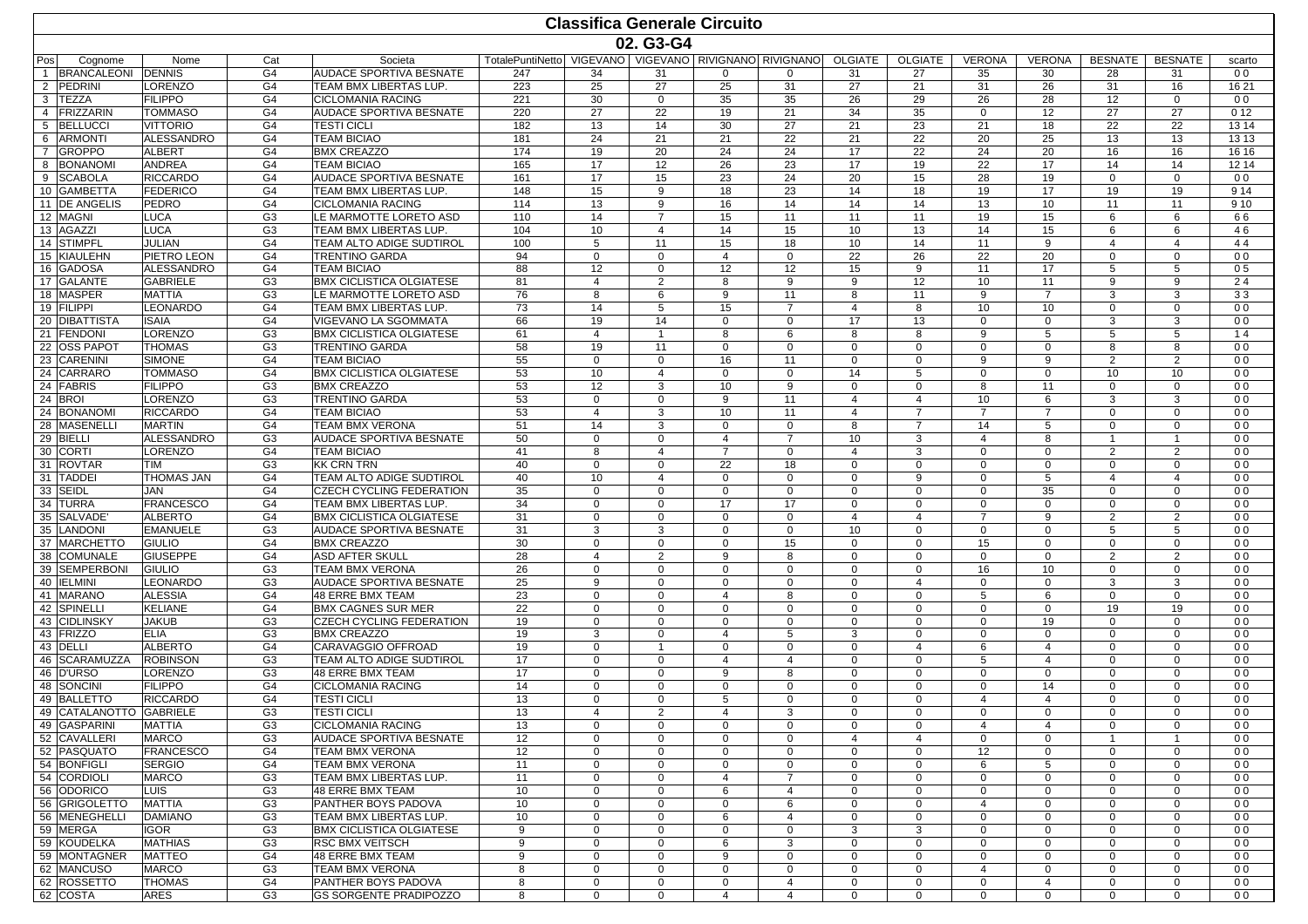| 65 ACCORSI              | <b>DANIELE</b>  | G4             | <b>BMX CREAZZO</b>              |        |   | $\Omega$ |              |        |              |          | $\Omega$ |          |          | 0 <sub>0</sub> |
|-------------------------|-----------------|----------------|---------------------------------|--------|---|----------|--------------|--------|--------------|----------|----------|----------|----------|----------------|
| 65<br>ZARI              | <b>RICCARDO</b> | G <sub>3</sub> | <b>TEAM BMX VERONA</b>          |        |   | $\Omega$ |              |        |              | $\Omega$ |          | 3        |          | 0 <sub>0</sub> |
| 67<br><b>AUFIERO</b>    | <b>NOAH</b>     | G <sub>3</sub> | <b>BMX CICLISTICA OLGIATESE</b> | 6      |   | $\Omega$ |              |        | 3            | 3        | $\Omega$ | $\Omega$ | $\Omega$ | 0 <sub>0</sub> |
| 67<br><b>LORENZINI</b>  | <b>TOBIA</b>    | G <sub>3</sub> | <b>TRENTINO GARDA</b>           | 6      |   | $\Omega$ |              |        |              | $\Omega$ | $\Omega$ | h        | $\Omega$ | 0 <sub>0</sub> |
| 67<br><b>GODINO</b>     | <b>LUCA</b>     | G <sub>3</sub> | <b>TEAM ALTO ADIGE SUDTIROL</b> | 6      |   | $\Omega$ |              |        | $\sim$       | $\sim$   | $\Omega$ | $\Omega$ |          | 0 <sub>0</sub> |
| 67<br><b>TONDALE</b>    | <b>SIMONE</b>   | G4             | <b>TEAM BICIAO</b>              | 6      |   | $\Omega$ |              |        | $\sqrt{2}$   | 3        | $\Omega$ | $\Omega$ |          | 0 <sub>0</sub> |
| 71<br><b>BONATO</b>     | <b>ANDREA</b>   | G4             | LE MARMOTTE LORETO ASD          | 5      |   | $\Omega$ |              |        | $\sim$<br>-5 | $\Omega$ | $\Omega$ | $\Omega$ | $\Omega$ | 0 <sub>0</sub> |
| 71<br><b>PERARO</b>     | <b>GIACOMO</b>  | G <sub>3</sub> | VIGEVANO LA SGOMMATA            | 5      | ٩ | ົ        |              |        |              | $\Omega$ | $\Omega$ | $\Omega$ |          | 0 <sub>0</sub> |
| 73 GNESATO              | <b>LUCA</b>     | G <sub>3</sub> | TEAM BMX LIBERTAS LUP.          |        |   | $\Omega$ |              |        |              |          | $\Omega$ | $\Omega$ |          | 0 <sub>0</sub> |
| 73 FORNALE'             | <b>MILLY</b>    | G4             | TEAM BMX LIBERTAS LUP.          |        |   | $\Omega$ |              |        |              | $\Omega$ | 4        | $\Omega$ | $\Omega$ | 0 <sub>0</sub> |
| 73 COCURULLO            | <b>ANDREA</b>   | G4             | <b>TEAM BMX VERONA</b>          |        |   | $\Omega$ |              |        |              |          |          | $\Omega$ |          | 0 <sub>0</sub> |
| 73 DALLA FONTANAUMBERTO |                 | G4             | <b>BMX CREAZZO</b>              |        |   | $\Omega$ |              |        |              | $\Omega$ | $\Omega$ | $\Omega$ |          | 0 <sub>0</sub> |
| 73 TOGNI                | <b>LUCA</b>     | G4             | CARAVAGGIO OFFROAD              |        |   | $\Omega$ |              |        |              | $\Omega$ | $\Omega$ | 3        |          | 0 <sub>0</sub> |
| 78 FERRARI              | <b>ELIANA</b>   | G4             | 48 ERRE BMX TEAM                | $\sim$ |   | $\Omega$ |              | $\sim$ |              | $\Omega$ | $\Omega$ |          |          | 0 <sub>0</sub> |
| 78 COMPRI               | <b>GIONA</b>    | G4             | TEAM BMX LIBERTAS LUP.          | 3      |   | $\Omega$ |              |        |              | $\Omega$ | $\Omega$ | 3        |          | 0 <sub>0</sub> |
| 78 GIULIANI             | LORENZO         | G4             | VIGEVANO LA SGOMMATA            | 3      |   | $\Omega$ | $\mathbf{U}$ |        | υ            | $\Omega$ | $\Omega$ | $\Omega$ | $\Omega$ | 0 <sub>0</sub> |
| 78 MEZZARI              | <b>GIACOMO</b>  | G <sub>4</sub> | <b>SOC.CICLISTICA BARBIERI</b>  | 3      |   | $\Omega$ |              |        |              |          | $\Omega$ |          |          | 0 <sub>0</sub> |
| 78 DAMIAN               | <b>MATTEO</b>   | G <sub>3</sub> | <b>AUDACE SPORTIVA BESNATE</b>  | 3      |   | $\Omega$ |              |        |              | $\Omega$ | $\Omega$ |          |          | 0 <sub>0</sub> |
| 78<br>ALLOISIO          | <b>ALBERTO</b>  | G4             | CARAVAGGIO OFFROAD              | $\sim$ |   | $\Omega$ |              |        |              |          | $\Omega$ | $\Omega$ |          | 0 <sub>0</sub> |
| 84 D'ONOFRIO            | <b>FILIPPO</b>  | G <sub>3</sub> | <b>BMX ACTION CREMONA</b>       |        |   |          |              |        |              |          | $\Omega$ |          |          | 0 <sub>0</sub> |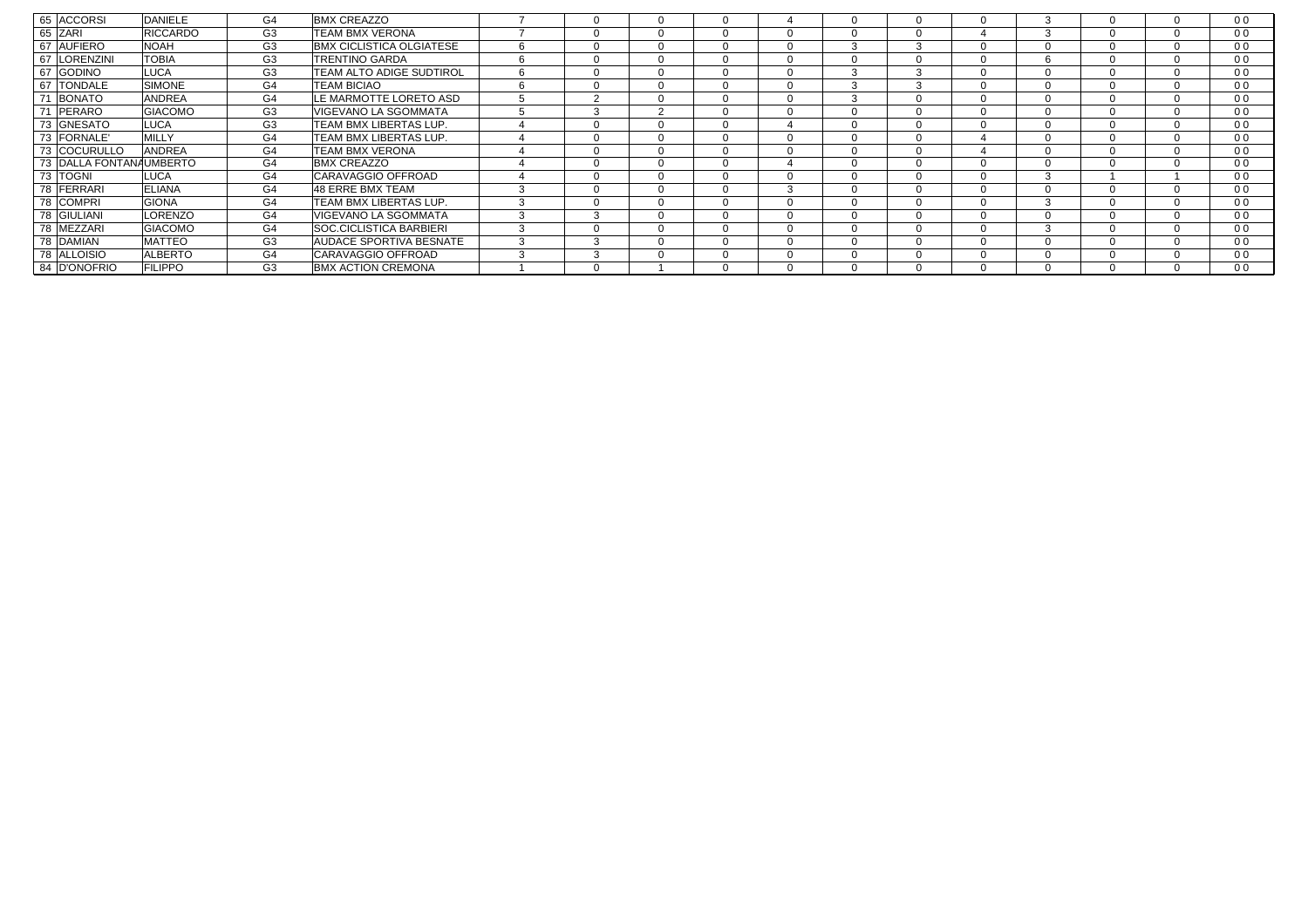|     |                     |                     |                                  |                                        |                  | <b>Classifica Generale Circuito</b> |        |                              |         |                |               |               |                |                |                |
|-----|---------------------|---------------------|----------------------------------|----------------------------------------|------------------|-------------------------------------|--------|------------------------------|---------|----------------|---------------|---------------|----------------|----------------|----------------|
|     |                     |                     |                                  |                                        |                  | <b>05. CRUISER MASTER</b>           |        |                              |         |                |               |               |                |                |                |
| Pos | Coanome             | Nome                | Cat                              | Societa                                | TotalePuntiNetto | <b>VIGEVANO</b>                     |        | VIGEVANO RIVIGNANO RIVIGNANO | OLGIATE | <b>OLGIATE</b> | <b>VERONA</b> | <b>VERONA</b> | <b>BESNATE</b> | <b>BESNATE</b> | scarto         |
|     | <b>MAGNALARDO</b>   | <b>MICHELE</b>      | <b>CRUISER 17-24 TESTI CICLI</b> |                                        | 88               | 18                                  |        | $\Omega$                     | 12      | 10             |               | 8             | 12             | 12             | 0 <sub>0</sub> |
|     | <b>BALDISSARRI</b>  | <b>SANDRO</b>       |                                  | CRUISER 40+ ASD AFTER SKULL            | 37               | 10 <sup>10</sup>                    |        |                              |         | 6              |               | 3             | $\sim$         | $\sim$         | 0 <sub>0</sub> |
|     | <b>MARCHESELL</b>   | <b>DANIELE</b>      |                                  | CRUISER 40+ AUDACE SPORTIVA BESNATE    | 35               | 11                                  |        | <sup>0</sup>                 | 8       | $\Omega$       |               | $\Omega$      |                |                | 0 <sub>0</sub> |
|     | <b>SANTAGOSTINI</b> | <b>MATTEO LUIGI</b> |                                  | CRUISER 17-24 VIGEVANO LA SGOMMATA     | 30               | 19                                  | 11     | $\Omega$                     |         | n              |               | $\Omega$      |                | $\Omega$       | 0 <sub>0</sub> |
|     | <b>DERME</b>        | <b>FRANCESCO</b>    |                                  | CRUISER 17-24 PANTHER BOYS PADOVA      | 27               | 27                                  |        | 0                            |         | $\Omega$       |               | $\Omega$      |                |                | 0 <sub>0</sub> |
|     | 6 ANZI              | <b>FRANCESCO</b>    |                                  | CRUISER 30-39 BMX CICLISTICA OLGIATESE | 26               | 11                                  | $\sim$ | $\Omega$                     |         | $\Omega$       |               | $\Omega$      |                |                | 0 <sub>0</sub> |
|     | <b>IACCARINO</b>    | <b>MANLIO</b>       |                                  | CRUISER 40+ ASD AFTER SKULL            | 25               |                                     |        | $\Omega$                     |         | $\Omega$       | 13            | 12            | $\Omega$       | $\Omega$       | 0 <sub>0</sub> |
|     | 8 GUARIGLIA         | <b>MICHELE</b>      |                                  | CRUISER 40+ BMX CICLISTICA OLGIATESE   | 12               |                                     |        | $\Omega$                     |         | 3              |               | $\Omega$      |                |                | 0 <sub>0</sub> |
|     | <b>SEMPERBONI</b>   | <b>ANDREA</b>       |                                  | CRUISER 40+ FUORISELLA MTB             | 11               |                                     |        | 0                            |         |                |               |               |                |                | 0 <sub>0</sub> |
|     | <b>BETTINELLI</b>   | <b>GIULIANO</b>     |                                  | CRUISER 30-39 AUDACE SPORTIVA BESNATE  | 11               |                                     |        | 0                            |         |                |               | $\Omega$      |                |                | 0 <sub>0</sub> |
|     | 11 TAGLIABUE        | <b>ENRICO</b>       |                                  | CRUISER 30-39 BMX CICLISTICA OLGIATESE | 10               | 10 <sup>10</sup>                    |        | $\Omega$                     |         | $\Omega$       |               | $\Omega$      |                |                | 0 <sub>0</sub> |
|     | <b>12 PAUCIULLO</b> | <b>ANTONIO</b>      |                                  | CRUISER 40+ CARAVAGGIO OFFROAD         |                  |                                     |        |                              |         | 0              |               | $\Omega$      |                |                | 0 <sub>0</sub> |
|     | 13 CAPPELLARO       | <b>MATTEO</b>       |                                  | CRUISER 40+ ASD CRAVITY PROJECT        |                  |                                     |        | <sup>0</sup>                 |         | $\Omega$       | ົ             | $\Omega$      |                | $\Omega$       | 0 <sub>0</sub> |
|     | 14 TIRA             | <b>GIOVANNI</b>     |                                  | CRUISER 40+ CICLOMANIA RACING          |                  |                                     |        |                              |         |                | $\sim$        | $\Omega$      |                | $\Omega$       | 0 <sub>0</sub> |
|     | 15 GABRIELLI        | <b>MARCO</b>        |                                  | CRUISER 40+ CICLOMANIA RACING          |                  |                                     |        | 0                            |         | <sup>n</sup>   |               |               |                |                | 0 <sub>0</sub> |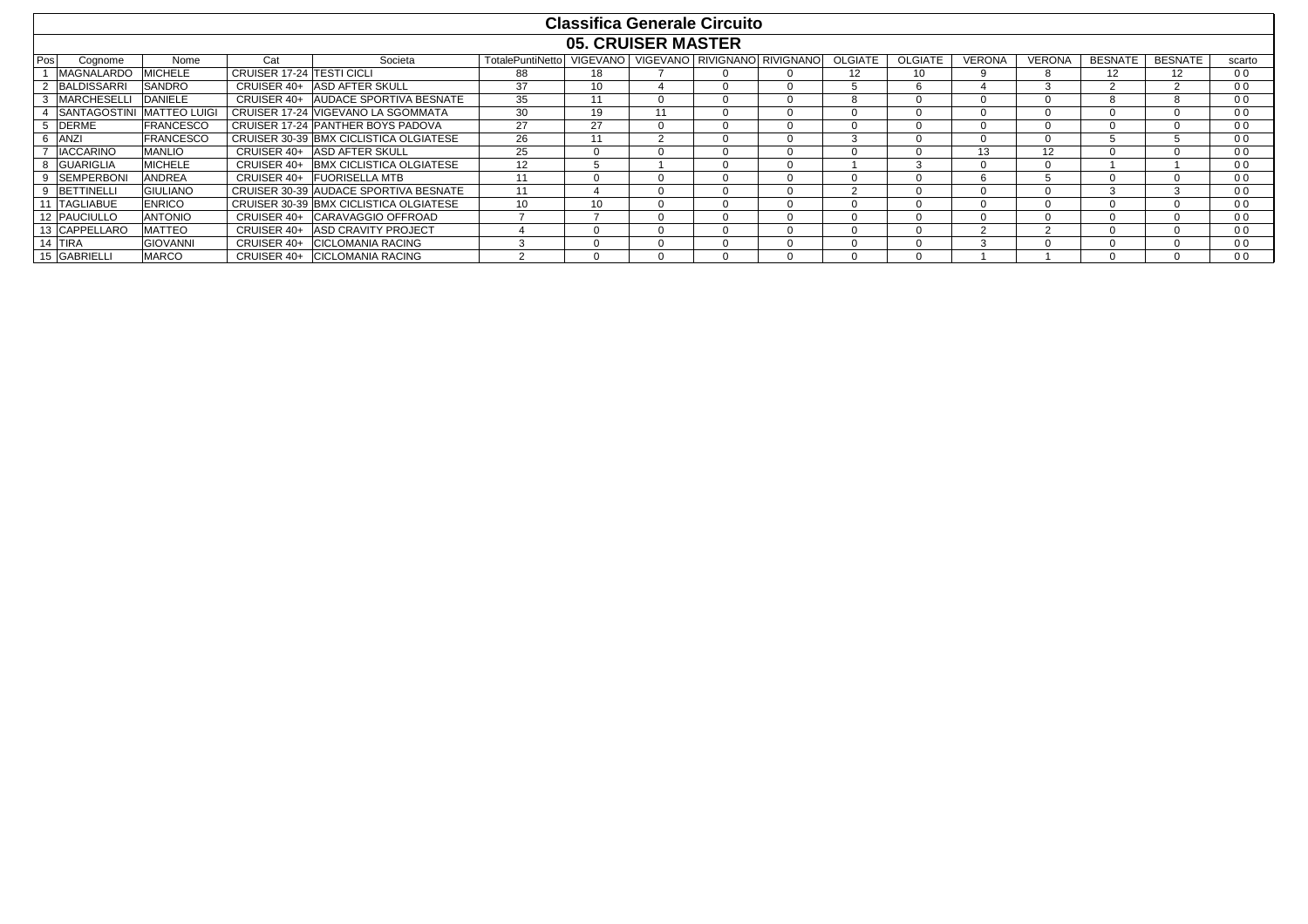|                |                                   |                                     |                                  |                                                             |                                                                |                   |                                | <b>Classifica Generale Circuito</b> |                            |                            |                               |                            |                            |                             |                                  |                                  |
|----------------|-----------------------------------|-------------------------------------|----------------------------------|-------------------------------------------------------------|----------------------------------------------------------------|-------------------|--------------------------------|-------------------------------------|----------------------------|----------------------------|-------------------------------|----------------------------|----------------------------|-----------------------------|----------------------------------|----------------------------------|
|                |                                   |                                     |                                  |                                                             |                                                                |                   | 06. G5-G6                      |                                     |                            |                            |                               |                            |                            |                             |                                  |                                  |
| Pos            | Cognome                           | Nome                                | Cat                              | Societa                                                     | TotalePuntiNetto   VIGEVANO   VIGEVANO   RIVIGNANO   RIVIGNANO |                   |                                |                                     |                            | <b>OLGIATE</b>             | <b>OLGIATE</b>                | <b>VERONA</b>              | <b>VERONA</b>              | <b>BESNATE</b>              | <b>BESNATE</b>                   | scarto                           |
|                | <b>RADAELLI</b>                   | <b>MARCO</b>                        | G <sub>6</sub>                   | <b>TEAM BICIAO</b>                                          | 268                                                            | 35                | 31                             | 35                                  | 35                         | 31                         | 31                            | 35                         | 35                         | 31                          | 31                               | 31 31                            |
| $\overline{2}$ | <b>RIZZARDI</b>                   | <b>RICCARDO</b>                     | G <sub>6</sub>                   | TEAM BMX LIBERTAS LUP.                                      | 243                                                            | 31                | 27                             | 31                                  | 31                         | 27                         | 27                            | 31                         | 31                         | 18                          | 18                               | 18 18                            |
| 3              | <b>GASPAROLI</b>                  | <b>TOMMASO</b>                      | G <sub>6</sub>                   | AUDACE SPORTIVA BESNATE                                     | 199                                                            | 28                | 20                             | 19                                  | 26                         | 18                         | 22                            | 28                         | 28                         | 27                          | 27                               | 18 19                            |
| $\overline{4}$ | <b>CASSANTA</b>                   | LEONARDO                            | G <sub>6</sub>                   | <b>CICLOMANIA RACING</b>                                    | 188                                                            | 26                | 22                             | 25                                  | 21                         | 23                         | 18                            | 26                         | 26                         | 20                          | 20                               | 18 20                            |
| 5<br>6         | <b>CANTIERO</b><br><b>TUGNOLO</b> | LEONARDO<br><b>MATTEO</b>           | G <sub>6</sub><br>G <sub>6</sub> | <b>CICLOMANIA RACING</b>                                    | 182<br>178                                                     | 22<br>21          | 17<br>22                       | 28<br>24                            | 23<br>28                   | 20<br>19                   | 18                            | 22<br>23                   | 25<br>23                   | 20<br>21                    | 20<br>21                         | 17 18                            |
| $\overline{7}$ | <b>CAVALLERI</b>                  | <b>ANDREA</b>                       | G <sub>5</sub>                   | VIGEVANO LA SGOMMATA<br>VIGEVANO LA SGOMMATA                | 146                                                            | 21                | 14                             | 18                                  | 16                         | 14                         | 18<br>15                      | 24                         | 21                         | 17                          | 17                               | 18 19<br>14 14                   |
| 8              | <b>BENEDETTI</b>                  | <b>MATTIA</b>                       | G <sub>5</sub>                   | <b>CICLOMANIA RACING</b>                                    | 144                                                            | 18                | 14                             | 13                                  | 21                         | 13                         | 17                            | 25                         | 23                         | 14                          | 14                               | 13 13                            |
|                | 9 FENDONI                         | <b>ANDREA</b>                       | G <sub>5</sub>                   | <b>BMX CICLISTICA OLGIATESE</b>                             | 128                                                            | $\mathbf 0$       | $\mathbf{0}$                   | 19                                  | 17                         | 14                         | 12                            | 17                         | 18                         | 13                          | 13                               | 0 <sub>0</sub>                   |
|                | 10 SOFFIATI                       | NICOLO'                             | G <sub>5</sub>                   | TEAM BMX LIBERTAS LUP.                                      | 121                                                            | 22                | 11                             | 21                                  | 17                         | 12                         | 11                            | 18                         | 19                         | 10                          | 10                               | 10 10                            |
|                | 11 STELLA                         | LORENZO                             | G <sub>5</sub>                   | AUDACE SPORTIVA BESNATE                                     | 101                                                            | 14                | 9                              | 16                                  | 16                         | 9                          | 12                            | 12                         | 10                         | 9                           | 9                                | 99                               |
|                | 12 CATANESE                       | <b>DAVIDE</b>                       | G <sub>6</sub>                   | <b>TEAM BICIAO</b>                                          | 91                                                             | 19                | $\mathbf{0}$                   | 15                                  | 14                         | 8                          | 9                             | $\mathbf{0}$               | 13                         | 5                           | 5                                | 0 <sub>0</sub>                   |
|                | 13 MARTINELLO                     | <b>AXEL</b>                         | G <sub>5</sub>                   | PANTHER BOYS PADOVA                                         | 85                                                             | 11                | $\overline{7}$                 | 13                                  | 10                         | $\overline{7}$             | $\overline{7}$                | 8                          | 15                         | 8                           | 8                                | 77                               |
|                | 14 LIGABO<br>15 SETTIMO           | <b>ERICH KLAUS</b><br><b>NICOLA</b> | G <sub>6</sub><br>G <sub>6</sub> | TEAM BMX LIBERTAS LUP.<br><b>CICLOMANIA RACING</b>          | 79<br>71                                                       | 14<br>12          | 13<br>$\overline{2}$           | 8<br>10                             | 14<br>$\overline{7}$       | 0<br>6                     | $\mathbf 0$<br>$\overline{4}$ | 16<br>11                   | 14<br>13                   | $\Omega$<br>6               | $\Omega$<br>6                    | 0 <sub>0</sub><br>24             |
|                | 16 FRIZZO                         | <b>EDOARDO</b>                      | G <sub>5</sub>                   | <b>BMX CREAZZO</b>                                          | 66                                                             | 11                | $\mathbf{0}$                   | 13                                  | 11                         | 4                          | $\mathbf 0$                   | 12                         | 9                          | $\Omega$                    | $\mathbf 0$                      | 0 <sub>0</sub>                   |
|                | 17 DI MODUGNO                     | <b>DANNY</b>                        | G <sub>5</sub>                   | AUDACE SPORTIVA BESNATE                                     | 65                                                             | 11                | 6                              | 9                                   | 8                          | 6                          | 5                             | 8                          | 8                          | 3                           | 3                                | 33                               |
|                | 18 MARANO                         | TOMMASO                             | G <sub>6</sub>                   | 48 ERRE BMX TEAM                                            | 57                                                             | 16                | 11                             | $\mathbf 0$                         | $\mathbf 0$                | $\mathbf 0$                | $\mathbf 0$                   | 15                         | 15                         | $\mathbf 0$                 | $\mathbf{0}$                     | 0 <sub>0</sub>                   |
|                | 19 LONARDI                        | <b>JACOPO</b>                       | G <sub>5</sub>                   | <b>CICLOMANIA RACING</b>                                    | 51                                                             | $\overline{7}$    | 3                              | $\overline{7}$                      | 5                          | 3                          | 5                             | 8                          | 8                          | 6                           | 6                                | 33                               |
|                | 20 CORBANI                        | TOMMASO                             | G <sub>5</sub>                   | AUDACE SPORTIVA BESNATE                                     | 42                                                             | $\overline{7}$    | $\overline{4}$                 | 0                                   | $\Omega$                   | 4                          | 4                             | 6                          | 9                          | 4                           | 4                                | 0 <sub>0</sub>                   |
|                | 21 ZANOTTI                        | LORENZO                             | G <sub>6</sub>                   | CARAVAGGIO OFFROAD                                          | 40                                                             | 12                | $\mathbf{0}$                   | $\mathbf 0$                         | $\mathbf 0$                | $\overline{7}$             | $\mathbf{0}$                  | $\mathbf 0$                | 13                         | 8                           | 8                                | 0 <sub>0</sub>                   |
|                | 22 ALBERTINI<br>23 LUKIC          | <b>THOMAS</b>                       | G <sub>6</sub><br>G <sub>6</sub> | <b>CICLOMANIA RACING</b>                                    | 39<br>38                                                       | 3<br>$\mathbf 0$  | $\overline{4}$<br>$\mathbf{0}$ | $\overline{4}$                      | $\overline{4}$<br>20       | $\mathbf 0$<br>$\mathbf 0$ | $\mathbf 0$<br>$\mathbf{0}$   | 9<br>$\mathbf 0$           | 9                          | 3<br>$\Omega$               | 3<br>$\mathbf{0}$                | 0 <sub>0</sub>                   |
|                | 23 DANELUTTI                      | <b>STAS</b><br><b>TOMMASO</b>       | G <sub>6</sub>                   | <b>BSX RACING TEAM MARIBOR</b><br><b>48 ERRE BMX TEAM</b>   | 38                                                             | $\mathbf 0$       | $\Omega$                       | 18<br>9                             | 9                          | 0                          | $\mathbf 0$                   | 10                         | $\mathbf 0$<br>10          | $\Omega$                    | $\mathbf{0}$                     | 0 <sub>0</sub><br>0 <sub>0</sub> |
|                | 25 BROI                           | <b>ALESSANDRO</b>                   | G <sub>5</sub>                   | <b>TRENTINO GARDA</b>                                       | 36                                                             | $\Omega$          | $\Omega$                       | 8                                   | $\overline{4}$             | 2                          | 3                             | $\overline{7}$             | 6                          | 4                           | $\overline{4}$                   | 0 <sub>0</sub>                   |
|                | 26 MUCELLI                        | <b>TOMMASO</b>                      | G <sub>5</sub>                   | <b>BMX CICLISTICA OLGIATESE</b>                             | 35                                                             | 10                | 5                              | $\mathbf 0$                         | $\mathbf 0$                | $\overline{4}$             | $\overline{4}$                | $\overline{4}$             | 8                          | $\Omega$                    | $\mathbf 0$                      | 0 <sub>0</sub>                   |
|                | 27 COSTERMAN                      | <b>MATTIA</b>                       | G <sub>5</sub>                   | TEAM BMX LIBERTAS LUP.                                      | 34                                                             | $\mathbf 0$       | $\mathbf 0$                    | 9                                   | $\overline{7}$             | $\mathbf 0$                | $\overline{7}$                | 11                         | $\mathbf 0$                | $\Omega$                    | $\mathbf{0}$                     | 0 <sub>0</sub>                   |
|                | 28 BOTTURA                        | <b>DENNIS</b>                       | G <sub>5</sub>                   | <b>CICLOMANIA RACING</b>                                    | 30                                                             | $\mathbf 0$       | $\mathbf{0}$                   | $\mathbf 0$                         | 13                         | $\mathbf 0$                | $\mathbf 0$                   | $\mathbf 0$                | 17                         | $\Omega$                    | $\mathbf{0}$                     | 0 <sub>0</sub>                   |
|                | 28 GALEAZZI                       | <b>GREGORIO</b>                     | G <sub>5</sub>                   | <b>TEAM BMX VERONA</b>                                      | 30                                                             | $\mathbf 0$       | $\mathbf 0$                    | 0                                   | $\mathbf 0$                | $\overline{1}$             | $\overline{4}$                | 11                         | 8                          | $\overline{2}$              | 2                                | 0 <sub>0</sub>                   |
|                | 30 GHIRRA                         | MATTIA                              | G <sub>6</sub>                   | <b>TEAM BMX VERONA</b>                                      | 26                                                             | 4                 | 3                              | 4                                   | $\overline{4}$             | $\mathbf 0$                | $\mathbf 0$                   | 3                          | $\overline{4}$             | $\overline{2}$              | $\overline{2}$                   | 0 <sub>0</sub>                   |
|                | 30 FERLBER<br>32 ORIENTALE        | <b>JOHANNES</b><br><b>NICOLA</b>    | G <sub>6</sub><br>G <sub>5</sub> | UNION BMX BAIERDORF<br>TEAM BMX LIBERTAS LUP.               | 26<br>23                                                       | $\mathbf 0$<br>0  | $\Omega$<br>$\mathbf{0}$       | 14<br>4                             | 12<br>3                    | $\mathbf 0$<br>3           | $\mathbf 0$<br>3              | $\mathbf 0$<br>5           | $\mathbf 0$<br>5           | $\mathbf 0$<br>$\Omega$     | $\mathbf{0}$<br>$\mathbf{0}$     | 0 <sub>0</sub><br>0 <sub>0</sub> |
|                | 32 MURARI                         | <b>EDOARDO</b>                      | G5                               | <b>CICLOMANIA RACING</b>                                    | 23                                                             | $\mathbf 0$       | $\mathbf 0$                    | $\mathbf 0$                         | $\mathbf 0$                | $\mathbf 0$                | $\mathbf 0$                   | 14                         | 9                          | $\Omega$                    | $\mathbf{0}$                     | 0 <sub>0</sub>                   |
|                | 34 KOUDELKA                       | <b>SEBASTIAN</b>                    | G <sub>5</sub>                   | <b>RSC BMX VEITSCH</b>                                      | 22                                                             | $\mathbf 0$       | $\Omega$                       | 12                                  | 10                         | 0                          | 0                             | $\mathbf 0$                | $\mathbf 0$                | $\Omega$                    | $\Omega$                         | 0 <sub>0</sub>                   |
|                | 35 CANDELIERI                     | <b>SIMONE</b>                       | G <sub>5</sub>                   | <b>TEAM BMX VERONA</b>                                      | 21                                                             | 3                 | $\Omega$                       | 3                                   | 3                          | $\overline{c}$             | $\overline{2}$                | 4                          | $\overline{4}$             | $\Omega$                    | $\Omega$                         | 0 <sub>0</sub>                   |
|                | 35 RONCHETTI                      | <b>ANDREA</b>                       | G <sub>5</sub>                   | <b>BMX CICLISTICA OLGIATESE</b>                             | 21                                                             | $\overline{4}$    | $\overline{4}$                 | $\mathbf 0$                         | $\Omega$                   | $\mathbf 0$                | $\mathbf 0$                   | $\overline{4}$             | 6                          | $\overline{1}$              | $\overline{1}$                   | 0 <sub>0</sub>                   |
|                | 37 ANZI                           | NICOLO'                             | G <sub>5</sub>                   | <b>BMX CICLISTICA OLGIATESE</b>                             | 20                                                             | $\overline{7}$    | $\overline{4}$                 | 0                                   | $\mathbf 0$                | 3                          | $\mathbf 0$                   | $\mathbf 0$                | $\mathbf 0$                | 3                           | 3                                | 0 <sub>0</sub>                   |
|                | 37 GIAVARA                        | LUCA                                | G5                               | <b>TEAM BMX VERONA</b>                                      | 20                                                             | $\mathbf 0$       | $\mathbf{0}$                   | $\mathbf 0$                         | $\mathbf 0$                | $\mathbf 0$                | $\mathbf 0$                   | 13                         | $\overline{7}$             | $\mathbf 0$                 | $\mathbf{0}$                     | 0 <sub>0</sub>                   |
|                | 37 BOTTURA<br>40 ZANELLA          | MANUEL<br><b>MATTEO</b>             | G <sub>5</sub><br>G <sub>5</sub> | <b>CICLOMANIA RACING</b><br><b>BMX CICLISTICA OLGIATESE</b> | 20<br>19                                                       | $\mathbf 0$<br>10 | $\Omega$<br>$\Omega$           | $\Omega$<br>$\Omega$                | $\overline{7}$<br>$\Omega$ | 0<br>$\Omega$              | $\mathbf 0$<br>$\mathbf 0$    | $\mathbf 0$<br>$\mathbf 0$ | 13<br>$\Omega$             | $\Omega$<br>5               | $\mathbf 0$<br>5                 | 0 <sub>0</sub><br>0 <sub>0</sub> |
|                | 41 FILECCIA                       | <b>GIORGIO</b>                      | G <sub>5</sub>                   | <b>TEAM BMX VERONA</b>                                      | 18                                                             | $\overline{4}$    | $\mathbf{0}$                   | 3                                   | $\overline{4}$             | $\overline{2}$             | $\overline{1}$                | $\overline{4}$             | $\mathbf 0$                | $\Omega$                    | $\mathbf{0}$                     | 0 <sub>0</sub>                   |
|                | 42 FERRARI                        | <b>ANDREA</b>                       | G <sub>6</sub>                   | <b>AUDACE SPORTIVA BESNATE</b>                              | 17                                                             | $\overline{4}$    | 5                              | 0                                   | $\mathbf 0$                | 4                          | $\mathbf 0$                   | $\mathbf 0$                | $\mathbf 0$                | $\overline{2}$              | $\overline{2}$                   | 0 <sub>0</sub>                   |
|                | 42 SINICO                         | <b>STEFANO</b>                      | G <sub>5</sub>                   | <b>BMX CREAZZO</b>                                          | 17                                                             | $\mathbf 0$       | $\mathbf{0}$                   | $\mathbf 0$                         | $\mathbf 0$                | $\mathbf 0$                | $\mathbf{0}$                  | 17                         | $\mathbf 0$                | $\mathbf 0$                 | $\mathbf{0}$                     | 0 <sub>0</sub>                   |
|                | 44 NALDI                          | <b>ELIA FRANCESC</b>                | G5                               | <b>AUDACE SPORTIVA BESNATE</b>                              | 16                                                             | 4                 | 3                              | 0                                   | 0                          | 2                          | $\overline{2}$                | $\mathbf 0$                | 0                          | 2                           | $\overline{2}$                   | 0 <sub>0</sub>                   |
|                | 45 ANDERLONI                      | THOMAS                              | G <sub>5</sub>                   | TEAM BMX LIBERTAS LUP.                                      | 12                                                             | $\Omega$          | $\Omega$                       | 4                                   | $\overline{4}$             | $\mathbf 0$                | $\mathbf{0}$                  | $\mathbf 0$                | $\overline{4}$             | $\Omega$                    | $\Omega$                         | 0 <sub>0</sub>                   |
|                | 46 MAGALINI                       | <b>ANDREA</b>                       | G <sub>5</sub>                   | <b>TEAM BICIAO</b>                                          | 11                                                             | 8                 | $\mathbf{0}$                   | $\mathbf 0$                         | $\Omega$                   | 3                          | $\mathbf{0}$                  | $\mathbf 0$                | $\mathbf 0$                | $\mathbf 0$                 | $\mathbf{0}$                     | 0 <sub>0</sub>                   |
| 47             | <b>CERINI</b><br>47 VOLPI         | <b>MATTEO</b><br>MANUEL             | G <sub>5</sub><br>G <sub>5</sub> | <b>AUDACE SPORTIVA BESNATE</b><br>VIGEVANO LA SGOMMATA      | 10<br>10                                                       | 0<br>5            | $\mathbf 0$<br>$\mathbf 0$     | 0<br>0                              | $\mathbf 0$<br>$\mathbf 0$ | $\mathbf 0$<br>$\mathbf 0$ | 3<br>3                        | $\mathbf 0$<br>$\mathbf 0$ | $\mathbf 0$<br>$\mathbf 0$ | 4<br>$\overline{2}$         | $\overline{4}$<br>$\overline{2}$ | 0 <sub>0</sub><br>0 <sub>0</sub> |
|                | 47 DEL PAPA                       | LORENZO                             | G5                               | <b>BMX CREAZZO</b>                                          | 10                                                             | 0                 | $\mathbf{0}$                   | 0                                   | $\mathbf 0$                | $\mathbf{0}$               | $\mathbf{0}$                  | 10                         | $\mathbf 0$                | $\mathbf{0}$                | 0                                | 0 <sub>0</sub>                   |
|                | 50 BAZZUCCO                       | <b>ISACCO</b>                       | G6                               | TEAM BMX LIBERTAS LUP.                                      | 9                                                              | 0                 | 0                              | $\mathbf{0}$                        | 0                          | $\mathbf 0$                | $\mathbf{0}$                  | 9                          | $\mathbf 0$                | 0                           | $\mathbf{0}$                     | 00                               |
|                | 50 CAPPELLO                       | <b>DAVIDE</b>                       | G <sub>5</sub>                   | <b>TEAM BICIAO</b>                                          | 9                                                              | $\mathbf 0$       | $\mathbf{0}$                   | $\mathbf 0$                         | $\mathbf 0$                | $\mathbf 0$                | $\mathbf 0$                   | 5                          | $\mathbf 0$                | $\mathbf 0$                 | $\mathbf{0}$                     | 0 <sub>0</sub>                   |
|                | 50 BRIGATI                        | LORENZO                             | G <sub>5</sub>                   | CARAVAGGIO OFFROAD                                          | 9                                                              | 3                 | $\mathbf 0$                    | $\mathbf{0}$                        | $\mathbf 0$                | $\mathbf{0}$               | 2                             | $\mathbf 0$                | $\overline{4}$             | $\mathbf{0}$                | $\mathbf{0}$                     | 0 <sub>0</sub>                   |
|                | 50 CAMERELLA                      | <b>ANDREA</b>                       | G <sub>6</sub>                   | <b>CICLOMANIA RACING</b>                                    | 9                                                              | 3                 | $\overline{2}$                 | 0                                   | $\mathbf 0$                | 0                          | 0                             | $\mathbf 0$                | $\overline{4}$             | $\mathbf{0}$                | $\mathbf{0}$                     | 0 <sub>0</sub>                   |
|                | 54 BOTTACINI                      | <b>MASSIMO</b>                      | G6                               | TEAM BMX LIBERTAS LUP.                                      | 8                                                              | $\mathbf 0$       | $\mathbf{0}$                   | 0                                   | 0                          | 0                          | 0                             | 4                          | $\overline{4}$             | $\mathbf{0}$                | $\mathbf 0$                      | 0 <sub>0</sub>                   |
|                | 54 CASAVECCHIA<br>54 MENTI        | <b>MATTIA</b>                       | G <sub>5</sub>                   | <b>TESTI CICLI</b>                                          | 8                                                              | $\Omega$          | $\Omega$                       | $\Omega$                            | $\mathbf 0$                | $\mathbf 0$                | 0                             | 4                          | $\overline{4}$             | $\Omega$                    | $\mathbf{0}$                     | 0 <sub>0</sub>                   |
|                | 57 IOB                            | <b>MATTIA</b><br>LORENZO            | G5<br>G <sub>5</sub>             | <b>BMX CREAZZO</b><br>48 ERRE BMX TEAM                      | 8<br>$\overline{7}$                                            | $\mathbf 0$<br>0  | $\mathbf{0}$<br>$\mathbf{0}$   | $\mathbf 0$<br>4                    | $\mathbf 0$<br>3           | $\mathbf 0$<br>$\mathbf 0$ | $\mathbf 0$<br>$\mathbf{0}$   | 8<br>$\mathbf{0}$          | $\mathbf 0$<br>$\mathbf 0$ | $\mathbf 0$<br>$\mathbf{0}$ | $\mathbf{0}$<br>$\mathbf 0$      | 0 <sub>0</sub><br>0 <sub>0</sub> |
|                | 58 PIOVERA                        | ALESSIO                             | G <sub>5</sub>                   | VIGEVANO LA SGOMMATA                                        | 6                                                              | 3                 | $\overline{2}$                 | 0                                   | 0                          | 0                          | 0                             | $\mathbf 0$                | $\mathbf 0$                | $\mathbf{1}$                | $\mathbf{1}$                     | 0 <sub>0</sub>                   |
|                | 58 LEITNER                        | NOAH                                | G5                               | <b>RSC BMX VEITSCH</b>                                      | 6                                                              | 0                 | $\mathbf{0}$                   | 3                                   | 3                          | 0                          | 0                             | $\mathbf 0$                | $\mathbf 0$                | $\mathbf{0}$                | $\mathbf 0$                      | 0 <sub>0</sub>                   |
|                | 60 SATTA                          | <b>DANIELE</b>                      | G <sub>5</sub>                   | VIGEVANO LA SGOMMATA                                        | 5                                                              | 3                 | $\overline{2}$                 | 0                                   | $\Omega$                   | $\mathbf 0$                | $\mathbf 0$                   | $\mathbf 0$                | $\mathbf 0$                | $\Omega$                    | $\mathbf{0}$                     | 0 <sub>0</sub>                   |
|                | 61 BERTUZZI                       | RUDY                                | G <sub>6</sub>                   | 48 ERRE BMX TEAM                                            | $\overline{4}$                                                 | $\mathbf 0$       | $\mathbf{0}$                   | $\overline{4}$                      | $\mathbf 0$                | $\mathbf 0$                | $\mathbf 0$                   | $\mathbf 0$                | $\mathbf 0$                | $\mathbf 0$                 | $\mathbf{0}$                     | 0 <sub>0</sub>                   |
|                | 61 GIROTTO                        | MATTIA                              | G <sub>5</sub>                   | PANTHER BOYS PADOVA                                         | 4                                                              | 0                 | $\mathbf 0$                    | $\mathbf{0}$                        | 0                          | $\mathbf{0}$               | $\mathbf{0}$                  | 4                          | $\mathbf 0$                | $\mathbf{0}$                | $\mathbf 0$                      | 0 <sub>0</sub>                   |
|                | 61 BRESSAN                        | <b>NIKOLAY</b>                      | G <sub>5</sub>                   | TEAM BMX LIBERTAS LUP.                                      | 4                                                              | 0                 | $\mathbf 0$                    | 3                                   | 0                          | $\overline{1}$             | 0                             | $\mathbf 0$                | $\mathbf 0$                | $\mathbf 0$                 | $\mathbf 0$                      | 00                               |
|                | 61 SABADINI                       | <b>MARIO</b>                        | G5                               | <b>BMX CREAZZO</b>                                          | $\overline{4}$                                                 | 0                 | $\mathbf 0$                    | 0                                   | 0                          | 0                          | 0                             | 4                          | $\mathbf 0$                | $\mathbf 0$                 | $\mathbf 0$                      | 00                               |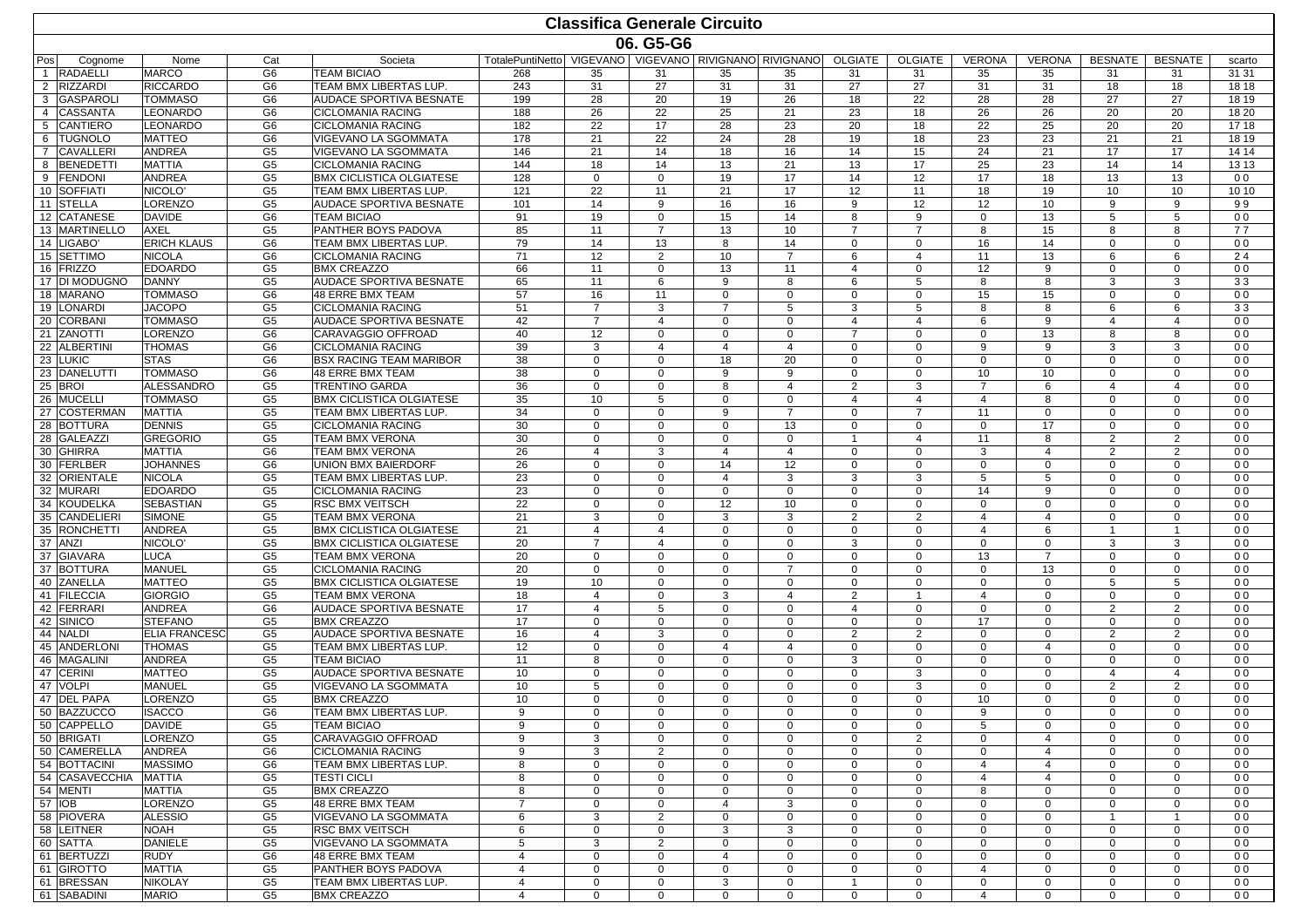| SARTI                            | <b>LEONARDO</b>    |                  | CICLOMANIA RACING                              |  |  |  |  |  | . ∪ ∪ |
|----------------------------------|--------------------|------------------|------------------------------------------------|--|--|--|--|--|-------|
| <b>MIGLIORINI</b><br>66          | <b>ARTUR MARCO</b> | $\sim$ $-$<br>G5 | <b>TEAM BMX LIBERTAS LUP.</b>                  |  |  |  |  |  | - 0 ປ |
| <b>MORANDO</b><br>6 <sub>R</sub> | <b>LUCA</b>        |                  | <b>CICLOMANIA RACING</b>                       |  |  |  |  |  |       |
| CARLOTTO<br>66                   | <b>MATTIA</b>      |                  | CREAZZO<br><b>BMX</b>                          |  |  |  |  |  | 0 U   |
| <b>SCAGGIANTE</b><br>69          | <b>SIMONE</b>      | G5               | <b>&lt; CICLISTICA OLGIATESE</b><br><b>BMX</b> |  |  |  |  |  |       |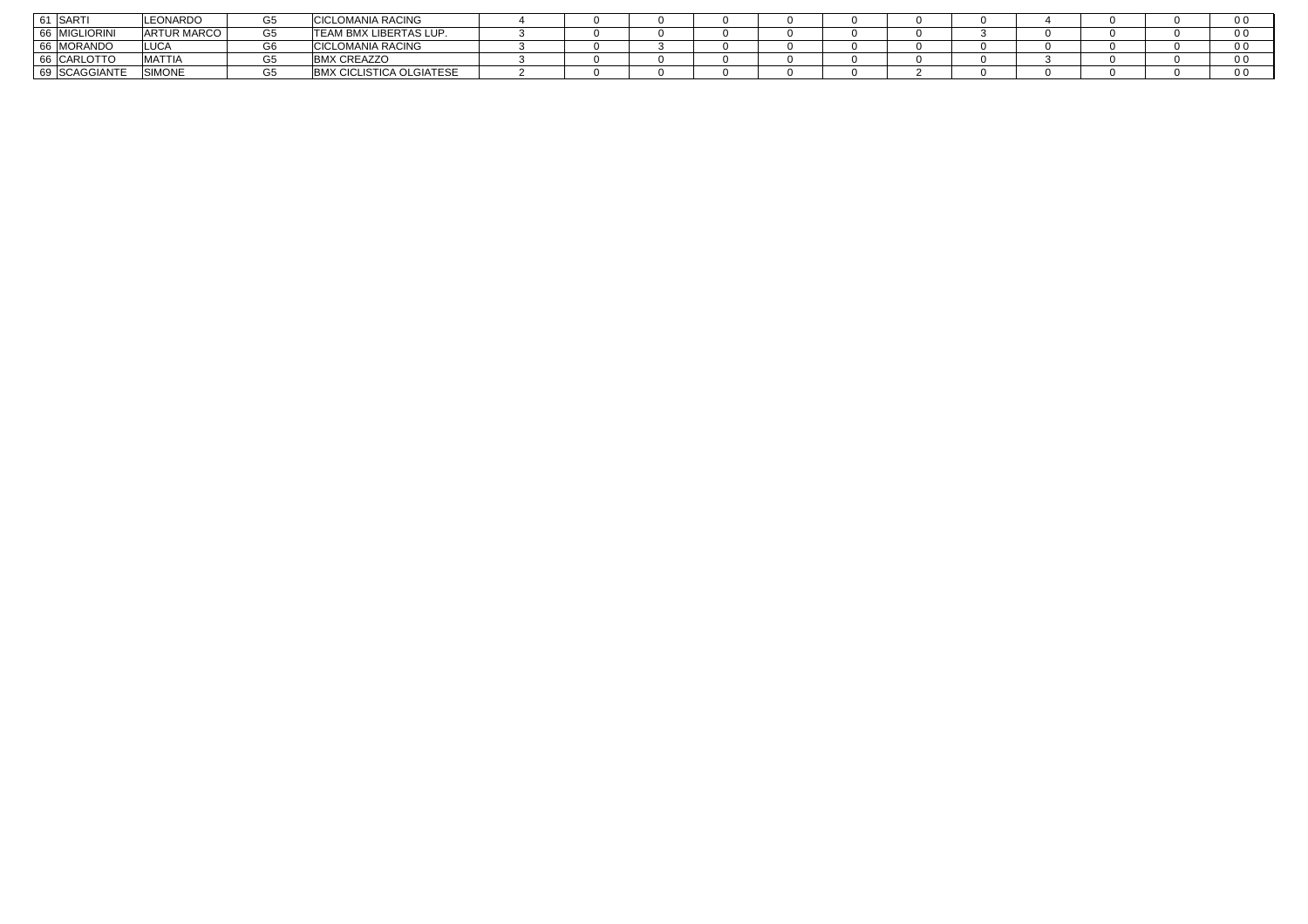|                          |                        |                                    |                                                |                                                        |                   |                   | <b>Classifica Generale Circuito</b> |                   |                         |                |                   |                         |                |                |                      |
|--------------------------|------------------------|------------------------------------|------------------------------------------------|--------------------------------------------------------|-------------------|-------------------|-------------------------------------|-------------------|-------------------------|----------------|-------------------|-------------------------|----------------|----------------|----------------------|
|                          |                        |                                    |                                                |                                                        |                   | 07. ESORDIENTI    |                                     |                   |                         |                |                   |                         |                |                |                      |
| Pos<br>Cognome           | Nome                   | Cat                                | Societa                                        | TotalePuntiNetto VIGEVANO VIGEVANO RIVIGNANO RIVIGNANO |                   |                   |                                     |                   | OLGIATE                 | <b>OLGIATE</b> | <b>VERONA</b>     | <b>VERONA</b>           | <b>BESNATE</b> | <b>BESNATE</b> | scarto               |
| FERRARI                  | <b>OMAR</b>            | ES <sub>1</sub>                    | <b>BMX CREAZZO</b>                             | 229                                                    | $\Omega$          | 30                | 31                                  | 16                | 30                      | 31             | 30                | 30                      | 27             | 27             | 0 16                 |
| 2 BOGONI                 | LEONARDO               | ES <sub>2</sub>                    | <b>CICLOMANIA RACING</b>                       | 198                                                    | 31                | 26                | 16                                  | 31                | 21                      | 15             | 26                | 22                      | 24             | 24             | 15 16                |
| 3 PINTUS                 | <b>EDOARDO PIERO</b>   | ES <sub>2</sub>                    | ASD CICLISTICA BMXRACEITALIA                   | 196                                                    | 6                 | 14                | 15                                  | 22                | 27                      | 26             | 21                | 23                      | 31             | 31             | 6 14                 |
| 4 GIRLANDA               | <b>MATTIA</b>          | ES <sub>1</sub>                    | <b>TEAM BMX VERONA</b>                         | 182                                                    | 23                | 19                | 23                                  | 21                | 21                      | 24             | 24                | 27                      | $\Omega$       | $\Omega$       | 0 <sub>0</sub>       |
| 5 <b>DE VECCHI</b>       | <b>FEDERICO</b>        | ES <sub>1</sub>                    | TEAM BMX LIBERTAS LUP.                         | 155                                                    | 20                | 21                | 19                                  | 24                | 17                      | 20             | 17                | 17                      | $\mathbf 0$    | 0              | 0 <sub>0</sub>       |
| 6 SCHILLING              | <b>OSKAR</b>           | ES <sub>2</sub>                    | TEAM ALTO ADIGE SUDTIROL                       | 133                                                    | 15                | 16                | 18                                  | 12                | 17                      | 9              | 18                | 14                      | 21             | 21             | 9 1 2                |
| 7 ROMANIN                | LORENZO                | ES <sub>2</sub>                    | PANTHER BOYS PADOVA                            | 132                                                    | 10                | 9                 | 17                                  | 18                | 3                       | 16             | 16                | 17                      | 17             | 17             | 39                   |
| 8 RAVASIO                | <b>LORENZO</b>         | ES <sub>2</sub>                    | <b>TEAM BICIAO</b>                             | 109                                                    | 12                | 10 <sup>10</sup>  | 10                                  | 12                | 14                      | 19             | 11                | $\mathbf 0$             | 12             | 12             | 010                  |
| 9 VENERI                 | <b>SIMONE</b>          | ES <sub>2</sub>                    | <b>TEAM BMX LIBERTAS LUP</b>                   | 103                                                    | 14                | $\overline{7}$    | 13                                  | $\mathbf 0$       | 11                      | 11             | 10                | 15                      | 11             | 11             | 07                   |
| 10 LIUT                  | <b>ALESSANDRO</b>      | ES <sub>2</sub>                    | 48 ERRE BMX TEAM                               | 100                                                    | 13                | 10 <sup>1</sup>   | 15                                  | 10                | 12                      | 11             | $\overline{7}$    | 9                       | 15             | 15             | 79                   |
| 11 ZANDONA'              | NICOLO'                | ES <sub>1</sub>                    | <b>TEAM BMX VERONA</b>                         | 96                                                     | 12                | 13                | 8                                   | 14                | 16                      | $\overline{7}$ | 11                | 15                      | $\mathbf 0$    | $\mathbf 0$    | 0 <sub>0</sub>       |
| 12 MARIN                 | CARLO<br><b>PIETRO</b> | ES <sub>1</sub>                    | PANTHER BOYS PADOVA                            | 93<br>74                                               | 9<br>12           | $\mathbf 0$       | 10                                  | 11                | 12                      | 11             | 11                | 12                      | 15<br>14       | 15             | 09<br>0 <sub>0</sub> |
| 13 DULLI<br>14 HAPPACHER | <b>MATTIA</b>          | ES <sub>2</sub><br>ES <sub>2</sub> | VIGEVANO LA SGOMMATA<br><b>TRENTINO GARDA</b>  | 73                                                     | $\Omega$          | 13<br>$\mathbf 0$ | $\mathbf 0$<br>18                   | $\mathbf 0$<br>13 | $\mathbf 0$<br>3        | 9<br>10        | $\mathbf 0$<br>15 | $\mathbf 0$<br>$\Omega$ | 6              | 14<br>6        | 0 <sub>0</sub>       |
| 15 CROSTA                | <b>MATTIA</b>          | ES <sub>2</sub>                    | AUDACE SPORTIVA BESNATE                        | 53                                                     | 3                 | $\overline{4}$    | 4                                   | 3                 | 9                       | 6              | $\overline{4}$    | $\overline{7}$          | 9              | 9              | 33                   |
| 16 DALLA STELLA          | <b>TOMMASO</b>         | ES <sub>1</sub>                    | <b>BMX CREAZZO</b>                             | 50                                                     | 26                | 24                | $\mathbf 0$                         |                   | $\Omega$                | $\Omega$       | $\Omega$          | $\mathbf 0$             | $\Omega$       | $\mathbf 0$    | 0 <sub>0</sub>       |
| 17 TREVISAN              | <b>GIACOMO</b>         | ES <sub>2</sub>                    |                                                |                                                        |                   | 6                 | $\mathbf 0$                         | $\mathbf 0$       | $\Omega$                | 9              | $\Omega$          | $\Omega$                | 11             | 11             | 0 <sub>0</sub>       |
| 18 GALEAZZI              | <b>EDOARDO</b>         | ES <sub>1</sub>                    | VIGEVANO LA SGOMMATA<br><b>TEAM BMX VERONA</b> | 36<br>33                                               | 10<br>$\mathbf 0$ | $\mathbf 0$       | 3                                   | $\mathbf 0$<br>5  | 3                       | 2              | 5                 | 5                       | 6              | 6              | 0 <sub>0</sub>       |
| 19 ZULIAN                | <b>ALVISE</b>          | ES <sub>2</sub>                    | <b>PANTHER BOYS PADOVA</b>                     | 32                                                     | 8                 | 8                 | 6                                   | $\overline{4}$    | $\Omega$                | $\Omega$       | 6                 | $\Omega$                | $\Omega$       | $\mathbf 0$    | 0 <sub>0</sub>       |
| 20 COTTA                 | <b>ALESSANDRO</b>      | ES <sub>2</sub>                    | <b>VIGEVANO LA SGOMMATA</b>                    | 31                                                     | 10                | 8                 | $\Omega$                            | $\mathbf 0$       | 7                       | $\Omega$       | $\Omega$          | $\Omega$                | 6              | 6              | 0 <sub>0</sub>       |
| 21 RIGANTI               | <b>FABIO</b>           | ES <sub>2</sub>                    | <b>BMX CICLISTICA OLGIATESE</b>                | 30                                                     | $\overline{4}$    | $\overline{4}$    | $\overline{2}$                      | 3                 | $\overline{4}$          | 3              | $\Omega$          | $\Omega$                | 6              | 6              | 0 <sub>0</sub>       |
| 22 PENZO                 | <b>ENRICO</b>          | ES <sub>2</sub>                    | TEAM BMX LIBERTAS LUP.                         | 26                                                     | $\mathbf{1}$      | 3                 | 3                                   | $\overline{2}$    | 6                       | $\overline{4}$ | $\Omega$          | $\Omega$                | 3              | 3              | 0 <sub>0</sub>       |
| 23 SAVADORI              | <b>FRANCESCO</b>       | ES <sub>2</sub>                    | <b>ASD AFTER SKULL</b>                         | 25                                                     | 3                 | $\overline{2}$    | 2                                   | $\overline{2}$    | 3                       | 3              | $\Omega$          | $\mathbf 0$             | $\overline{4}$ | 4              | 0 <sub>0</sub>       |
| 24 LEDRI                 | <b>FEDERICO</b>        | ES <sub>1</sub>                    | <b>TEAM BMX VERONA</b>                         | 22                                                     | $\Omega$          | $\mathbf 0$       | $\mathbf 0$                         | $\mathbf 0$       | 3                       | 2              | 4                 | $\overline{4}$          | $\overline{4}$ | 4              | 0 <sub>0</sub>       |
| 24 BERTAZZON             | <b>SIMONE</b>          | ES <sub>1</sub>                    | <b>TEAM BMX VERONA</b>                         | 22                                                     | 3                 | $\overline{4}$    | $\mathbf 0$                         | $\mathbf 0$       | 4                       | 3              | 4                 | $\overline{4}$          | $\mathbf 0$    | $\mathbf{0}$   | 0 <sub>0</sub>       |
| 26 BONANNO               | <b>DAVIDE</b>          | ES <sub>1</sub>                    | CARAVAGGIO OFFROAD                             | 21                                                     | 6                 | $\mathbf 0$       | 3                                   | $\mathbf 0$       | $\Omega$                | 3              | $\Omega$          | 5                       | $\overline{4}$ | $\overline{4}$ | 0 <sub>0</sub>       |
| 27 NOVENTA               | <b>LUCA</b>            | ES <sub>1</sub>                    | <b>BMX CREAZZO</b>                             | 20                                                     | $\overline{4}$    | $\overline{a}$    | $\Omega$                            | $\mathbf 0$       | $\mathbf 0$             | $\mathbf 0$    | 6                 | 6                       | $\Omega$       | $\Omega$       | 0 <sub>0</sub>       |
| 28 BENZONI               | <b>STEFANO</b>         | ES <sub>2</sub>                    | <b>BMX CICLISTICA OLGIATESE</b>                | 18                                                     | $\Omega$          | $\Omega$          | $\Omega$                            | $\mathbf 0$       | $\overline{\mathbf{A}}$ | $\overline{4}$ | $\Omega$          | $\Omega$                | $\mathcal{B}$  | 3              | 0 <sub>0</sub>       |
| 28 SEPULCRI              | <b>MARCO</b>           | ES <sub>1</sub>                    | 48 ERRE BMX TEAM                               | 18                                                     | $\Omega$          | $\Omega$          | 6                                   | 12                | $\Omega$                | $\Omega$       | $\Omega$          | $\Omega$                | $\Omega$       | $\Omega$       | 0 <sub>0</sub>       |
| 30 BERTIZZOLO            | <b>DIEGO</b>           | ES <sub>1</sub>                    | <b>BMX CREAZZO</b>                             | 15                                                     | 2                 | 0                 | 2                                   | $\mathbf 0$       | 4                       | $\mathbf 0$    | 3                 | $\mathbf 0$             | $\mathbf 0$    | $\mathbf{0}$   | 0 <sub>0</sub>       |
| 31 BONVICINI             | <b>FRANCESCO</b>       | ES <sub>2</sub>                    | <b>TEAM BMX LIBERTAS LUP</b>                   | 14                                                     | $\mathbf 0$       | $\mathbf 0$       | $\mathbf 0$                         | $\overline{4}$    | $\Omega$                | $\Omega$       | $\Omega$          | 10                      | $\Omega$       | $\mathbf 0$    | 0 <sub>0</sub>       |
| 31 BETTAGNO              | <b>NICOLAS</b>         | ES <sub>1</sub>                    | <b>AUDACE SPORTIVA BESNATE</b>                 | 14                                                     | $\mathbf 0$       | $\Omega$          | $\mathbf 0$                         | $\mathbf 0$       | $\Omega$                | $\Omega$       | $\Omega$          | $\Omega$                | $\overline{7}$ | $\overline{7}$ | 0 <sub>0</sub>       |
| 33 PICHLER               | LEO                    | ES <sub>1</sub>                    | UNION BMX BAIERDORF                            | 13                                                     | $\Omega$          | $\Omega$          | 6                                   | $\overline{7}$    | $\Omega$                | $\Omega$       | $\Omega$          | $\Omega$                | $\Omega$       | $\Omega$       | 0 <sub>0</sub>       |
| 34 PICHLER               | <b>IGOR</b>            | ES <sub>2</sub>                    | HUNGARIAN CYCLING FEDERAT                      | 12                                                     | $\Omega$          | $\Omega$          | $\overline{7}$                      | 5                 | $\Omega$                | $\Omega$       | $\Omega$          | $\Omega$                | $\Omega$       | $\Omega$       | 0 <sub>0</sub>       |
| 35 BORAL                 | MATTIA                 | ES <sub>1</sub>                    | CARAVAGGIO OFFROAD                             | 11                                                     | 3                 | 0                 | $\mathbf 0$                         | $\mathbf 0$       | $\Omega$                | $\overline{4}$ | $\Omega$          | 4                       | $\mathbf 0$    | $\mathbf{0}$   | 0 <sub>0</sub>       |
| 36 FRANGI                | <b>CRISTIAN</b>        | ES <sub>2</sub>                    | <b>BMX CICLISTICA OLGIATESE</b>                | 10                                                     | $\mathbf 0$       | $\mathbf 0$       | $\mathbf 0$                         | $\mathbf 0$       | 6                       | $\overline{4}$ | $\Omega$          | $\Omega$                | $\Omega$       | $\mathbf 0$    | 0 <sub>0</sub>       |
| 36 FRENGUELLI            | <b>GIULIO</b>          | ES <sub>2</sub>                    | <b>TESTI CICLI</b>                             | 10                                                     | $\overline{2}$    | 3                 | $\overline{2}$                      | 3                 | $\Omega$                | $\Omega$       | $\Omega$          | $\Omega$                | $\Omega$       | $\mathbf 0$    | 0 <sub>0</sub>       |
| 38 DEANA                 | LORENZO                | ES <sub>2</sub>                    | 48 ERRE BMX TEAM                               | 9                                                      | $\Omega$          | $\mathbf 0$       | 4                                   | 5                 | $\Omega$                | $\Omega$       | $\Omega$          | $\Omega$                | $\Omega$       | $\Omega$       | 0 <sub>0</sub>       |
| 39 GABRIELLI             | <b>MATTEO</b>          | ES <sub>1</sub>                    | <b>CICLOMANIA RACING</b>                       | 8                                                      | $\Omega$          | $\Omega$          |                                     |                   | $\Omega$                | $\Omega$       | 3                 | 3                       | $\Omega$       | $\Omega$       | 0 <sub>0</sub>       |
| 39 GALEANO               | <b>ANDREA</b>          | ES <sub>1</sub>                    | LE MARMOTTE LORETO ASD                         | 8                                                      | $\mathbf{1}$      | $\overline{2}$    | $\mathbf 0$                         | $\mathbf 0$       | $\Omega$                | $\Omega$       | $\overline{2}$    | 3                       | 0              | 0              | 0 <sub>0</sub>       |
| 39 BRAGHI                | <b>ENRICO</b>          | ES <sub>2</sub>                    | <b>TEAM BMX VERONA</b>                         | 8                                                      | 5                 | 3                 | $\mathbf 0$                         | $\mathbf 0$       | $\Omega$                | $\Omega$       | $\Omega$          | $\Omega$                | $\Omega$       | $\mathbf 0$    | 0 <sub>0</sub>       |
| 39 CARIOLI               | <b>DAVIS</b>           | ES <sub>1</sub>                    | CARAVAGGIO OFFROAD                             | 8                                                      | 2                 | $\mathbf 0$       | $\mathbf 0$                         | $\mathbf 0$       | $\mathbf 0$             | $\Omega$       | $\Omega$          | 3                       | $\Omega$       | $\mathbf 0$    | 0 <sub>0</sub>       |
| 43 ZOTTA                 | <b>MATTEO</b>          | ES <sub>1</sub>                    | PANTHER BOYS PADOVA                            | $\overline{7}$                                         | $\mathbf 0$       | $\mathbf 0$       | $\mathbf 0$                         | 3                 | $\Omega$                | $\Omega$       | $\Omega$          | $\overline{4}$          | $\Omega$       | $\mathbf 0$    | 0 <sub>0</sub>       |
| 44 PLATZER               | <b>VALENTIN</b>        | ES <sub>1</sub>                    | <b>RSC BMX VEITSCH</b>                         | 6                                                      | $\Omega$          | $\Omega$          | $\overline{4}$                      | $\overline{2}$    | $\Omega$                | $\Omega$       | $\Omega$          | $\Omega$                | $\Omega$       | $\Omega$       | 0 <sub>0</sub>       |
| 44 CALINI                | <b>ALESSANDRO</b>      | ES <sub>1</sub>                    | <b>TESTI CICLI</b>                             | 6                                                      | $\overline{2}$    | 2                 | $\overline{1}$                      | -1                | $\Omega$                | 0              | $\Omega$          | $\mathbf 0$             | $\mathbf 0$    | $\mathbf 0$    | 0 <sub>0</sub>       |
| 46 PIETROPOLI            | NICOLO <sup>'</sup>    | ES <sub>2</sub>                    | <b>TEAM BMX LIBERTAS LUP</b>                   | 5                                                      | $\mathbf 0$       | 3                 | $\mathbf 0$                         | $\mathbf 0$       | $\Omega$                | $\overline{2}$ | $\Omega$          | $\mathbf 0$             | $\Omega$       | $\mathbf 0$    | 0 <sub>0</sub>       |
| 46 FUREGON               | <b>NICCOLO</b>         | ES <sub>1</sub>                    | <b>TEAM BMX VERONA</b>                         | 5                                                      | $\mathbf 0$       | $\mathbf 0$       | $\mathbf 0$                         | $\mathbf 0$       | $\mathbf 0$             | $\Omega$       | $\overline{2}$    | 3                       | $\Omega$       | $\mathbf 0$    | 0 <sub>0</sub>       |
| 46 LASTRUCC              | LORENZO                | ES <sub>2</sub>                    | <b>ASD AFTER SKULL</b>                         | 5                                                      | $\mathbf 0$       | $\mathbf 0$       | $\overline{1}$                      | $\overline{4}$    | $\Omega$                | $\Omega$       | $\Omega$          | $\Omega$                | $\Omega$       | $\mathbf 0$    | 0 <sub>0</sub>       |
| 49 RIGLER                | <b>MORITZ</b>          | ES <sub>1</sub>                    | <b>RSC BMX VEITSCH</b>                         | $\overline{4}$                                         | $\Omega$          | $\Omega$          | 3                                   | $\overline{1}$    | $\Omega$                | $\Omega$       | $\Omega$          | $\Omega$                | $\mathbf 0$    | $\mathbf 0$    | 0 <sub>0</sub>       |
| 49 CAILOTTO              | <b>ALESSANDRO</b>      | ES <sub>1</sub>                    | <b>BMX CREAZZO</b>                             | $\overline{4}$                                         | $\mathbf 0$       | $\mathbf 0$       | $\mathbf 0$                         | $\mathbf 0$       | $\Omega$                | $\mathbf 0$    | 4                 | $\mathbf 0$             | $\mathbf 0$    | $\mathbf{0}$   | 0 <sub>0</sub>       |
| 51 BONOMI                | <b>PAOLO</b>           | ES <sub>1</sub>                    | <b>TEAM BMX VERONA</b>                         | 3                                                      | 0                 | $\mathbf 0$       | $\mathbf 0$                         | $\mathbf 0$       | $\Omega$                | $\Omega$       | 3                 | $\mathbf 0$             | $\Omega$       | $\mathbf 0$    | 0 <sub>0</sub>       |
| 51 MENTI                 | <b>RICCARDO</b>        | ES <sub>1</sub>                    | <b>BMX CREAZZO</b>                             | 3                                                      | 0                 | $\Omega$          | $\mathbf 0$                         | $\mathbf 0$       | $\mathbf 0$             | $\mathbf 0$    | 3                 | $\mathbf 0$             | $\Omega$       | $\mathbf 0$    | 0 <sub>0</sub>       |
| 53 TAVELLA               | <b>DAVIDE</b>          | ES <sub>2</sub>                    | TEAM BMX LIBERTAS LUP                          | $\overline{2}$                                         | $\Omega$          | $\mathbf 0$       | $\mathbf 0$                         | $\mathbf 0$       | $\Omega$                | $\Omega$       | $\Omega$          | $\overline{2}$          | $\Omega$       | $\Omega$       | 0 <sub>0</sub>       |
| 53 BARONI                | <b>VASILI</b>          | ES <sub>1</sub>                    | LE MARMOTTE LORETO ASD                         | $\overline{2}$                                         | $\Omega$          | $\Omega$          | $\Omega$                            | $\Omega$          | $\Omega$                | $\overline{2}$ | $\Omega$          | $\Omega$                | $\Omega$       | $\Omega$       | 0 <sub>0</sub>       |
| 53 ZULIAN                | <b>MATTEO</b>          | ES <sub>1</sub>                    | <b>PANTHER BOYS PADOVA</b>                     | 2                                                      | $\mathbf 0$       | $\mathbf 0$       | $\Omega$                            | $\mathbf 0$       | $\Omega$                | $\mathbf 0$    | $\mathcal{P}$     | $\mathbf 0$             | $\mathbf 0$    | $\mathbf{0}$   | 0 <sub>0</sub>       |
| 53 RUSCELLI              | MANUEL                 | ES <sub>1</sub>                    | <b>ASD AFTER SKULL</b>                         | $\overline{2}$                                         | $\mathbf 0$       | $\Omega$          | 0                                   | 0                 | $\Omega$                | $\Omega$       | $\mathcal{P}$     | $\Omega$                | $\Omega$       | $\Omega$       | 0 <sub>0</sub>       |
| 53 LORENZI               | <b>RICCARDO</b>        | ES <sub>2</sub>                    | TEAM BMX LIBERTAS LUP.                         | 2                                                      | 0                 | $\Omega$          | $\mathbf 0$                         | $\mathbf 0$       | $\Omega$                | $\Omega$       | $\Omega$          | $\overline{2}$          | $\Omega$       | $\mathbf 0$    | 0 <sub>0</sub>       |
| 53 BURATTA               | <b>TOMMASO</b>         | ES <sub>2</sub>                    | <b>TESTI CICLI</b>                             | $\mathfrak{p}$                                         | $\mathbf 0$       | $\mathbf 0$       | $\Omega$                            | $\mathcal{P}$     | $\Omega$                | $\Omega$       | $\Omega$          | $\Omega$                | $\Omega$       | $\Omega$       | 0 <sub>0</sub>       |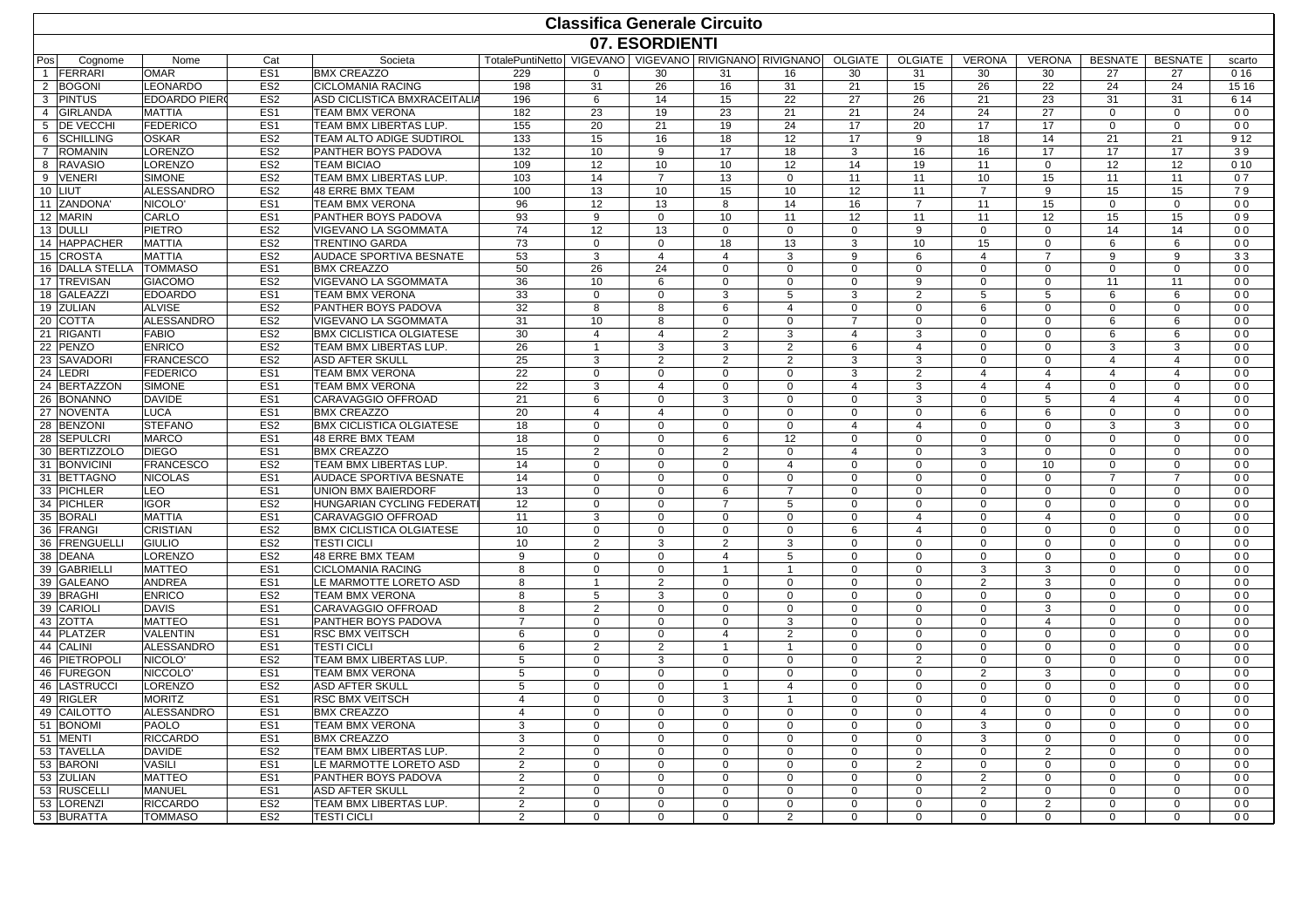|     |                    |                |        |                              |                         |                   | <b>Classifica Generale Circuito</b> |                              |                   |                |               |              |                |                |                |
|-----|--------------------|----------------|--------|------------------------------|-------------------------|-------------------|-------------------------------------|------------------------------|-------------------|----------------|---------------|--------------|----------------|----------------|----------------|
|     |                    |                |        |                              |                         |                   | <b>08. OPEN F</b>                   |                              |                   |                |               |              |                |                |                |
| Pos | Cognome            | Nome           | Cat    | Societa                      | <b>TotalePuntiNetto</b> | <b>VIGEVANO</b>   |                                     | VIGEVANO RIVIGNANO RIVIGNANO | <b>OLGIATE</b>    | <b>OLGIATE</b> | <b>VERONA</b> | VERONA       | <b>BESNATE</b> | <b>BESNATE</b> | scarto         |
|     | <b>MORETTI</b>     | <b>CLAUDIA</b> | EL2 FO | ASD CICLISTICA BMXRACEITALIA | 81                      | $12 \overline{ }$ |                                     |                              | $12 \overline{ }$ |                |               | h            |                |                | 55             |
|     | DE ANGELIS         | <b>LISA</b>    | AL1 FO | CICLOMANIA RACING            | 61                      |                   | 12                                  |                              |                   |                |               |              |                |                | 33             |
|     | <b>CARIOLI</b>     | <b>MIRIANA</b> | JN2 FO | CARAVAGGIO OFFROAD           | 27                      |                   |                                     | U                            |                   |                |               | <sup>0</sup> |                |                | 0 <sub>0</sub> |
|     | <b>KAGER</b>       | <b>VANESSA</b> | ES2 FO | BMX RADSPORT VOSENDORF       | 20                      |                   |                                     | 12                           |                   | $\mathbf{U}$   | $^{\prime}$   | $\Omega$     |                |                | 0 <sub>0</sub> |
|     | <b>GIANNANDREA</b> | JASMINE        | JN1 FO | CARAVAGGIO OFFROAD           | 17                      |                   |                                     |                              |                   | U              |               | $\Omega$     |                |                | 0 <sub>0</sub> |
|     | <b>BOCCARDI</b>    | <b>MARTINA</b> | AL2 FO | <b>BMX CREAZZO</b>           | 15                      |                   |                                     |                              |                   |                | 15            | $\Omega$     |                |                | 0 <sub>0</sub> |
|     | <b>LUGARESI</b>    | <b>ELENA</b>   | AL2 FO | <b>ASD AFTER SKULL</b>       | 13                      |                   |                                     |                              |                   |                |               |              |                |                |                |
|     | ROZZONI            | <b>CHIARA</b>  | JN2 FO | CARAVAGGIO OFFROAD           | 12                      |                   |                                     |                              |                   |                |               | $\Omega$     |                |                | 0 <sub>0</sub> |
|     | <b>BELOTTI</b>     | <b>ANDREA</b>  | ES2 FO | TEAM BMX LIBERTAS LUP.       | 11                      |                   |                                     |                              |                   |                | - 11          | $\Omega$     |                |                | 0 <sub>0</sub> |
|     | 10 MADONNA         | ALICE          | EL1 FO | LE MARMOTTE LORETO ASD       |                         |                   |                                     |                              |                   |                |               | 0            |                |                | 0 <sub>0</sub> |
|     | 11 COMUNIAN        | <b>GIORGIA</b> | ES2 FO | <b>PANTHER BOYS PADOVA</b>   |                         |                   |                                     |                              |                   |                |               | $\Omega$     |                |                | 0 <sub>0</sub> |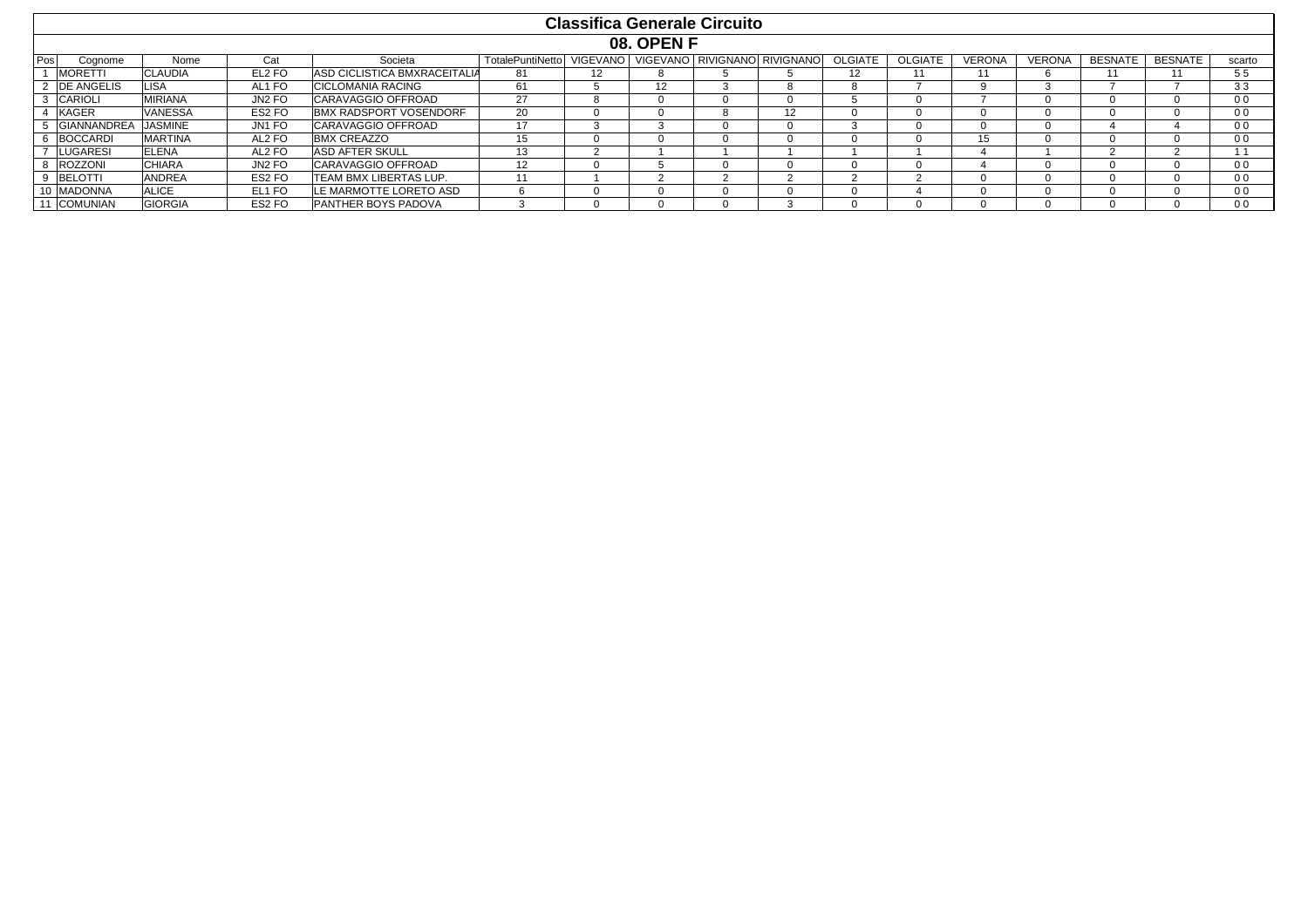|                |                          |                                  |                                    |                                                 |                                                              |                      |                          | <b>Classifica Generale Circuito</b> |                          |                      |                      |                      |                      |                      |                      |                                  |
|----------------|--------------------------|----------------------------------|------------------------------------|-------------------------------------------------|--------------------------------------------------------------|----------------------|--------------------------|-------------------------------------|--------------------------|----------------------|----------------------|----------------------|----------------------|----------------------|----------------------|----------------------------------|
|                |                          |                                  |                                    |                                                 |                                                              |                      | 09. ALLIEVI              |                                     |                          |                      |                      |                      |                      |                      |                      |                                  |
| Pos            | Cognome                  | Nome                             | Cat                                | Societa                                         | TotalePuntiNetto   VIGEVANO   VIGEVANO   RIVIGNANO RIVIGNANO |                      |                          |                                     |                          | <b>OLGIATE</b>       | <b>OLGIATE</b>       | <b>VERONA</b>        | <b>VERONA</b>        | <b>BESNATE</b>       | <b>BESNATE</b>       | scarto                           |
| $\overline{1}$ | <b>BERTAGNOLI</b>        | <b>PIETRO</b>                    | AL <sub>2</sub>                    | <b>TEAM BMX VERONA</b>                          | 238                                                          | 25                   | 31                       | 27                                  | 31                       | 24                   | 31                   | 31                   | 31                   | 31                   | $\overline{7}$       | 7 24                             |
| 2              | <b>MAESTRUTTI</b>        | <b>DAVIDE</b>                    | AL2                                | 48 ERRE BMX TEAM                                | 231                                                          | 31                   | 26                       | 31                                  | 24                       | 31                   | 27                   | 24                   | 27                   | 27                   | 31                   | 24 24                            |
|                | 3 DAL LAGO               | ANDREA                           | AL <sub>1</sub>                    | <b>CICLOMANIA RACING</b>                        | 171                                                          | 19                   | 15                       | 21                                  | 27                       | 22                   | 22                   | 19                   | 19                   | 16                   | 22                   | 15 16                            |
| $\overline{4}$ | UBIALI                   | LUCA                             | AL2                                | LE MARMOTTE LORETO ASD                          | 148                                                          | 16                   | 21                       | 17                                  | 17                       | 19                   | 19                   | 16                   | 19                   | 19                   | 19                   | 16 16                            |
|                | 5 SAVIO                  | <b>RICCARDO</b>                  | AL <sub>2</sub>                    | <b>BMX CREAZZO</b>                              | 140                                                          | 20                   | 18                       | 19                                  | 19                       | 18                   | 17                   | 14                   | 18                   | 18                   | 18                   | 14 17                            |
|                | 6 BASSI                  | <b>ALESSANDRO</b>                | AL <sub>2</sub>                    | <b>ASD AFTER SKULL</b>                          | 136                                                          | 13                   | 13                       | 17                                  | 16                       | 23                   | 16                   | 15                   | 15                   | 20                   | 20                   | 13 13                            |
|                | GARGAGLIA                | <b>GIACOMO</b>                   | AL <sub>1</sub>                    | <b>TESTI CICLI</b>                              | 118                                                          | 8                    | 21                       | 21                                  | 21                       | $\Omega$             | $\Omega$             | 24                   | 23                   | $\Omega$             | $\Omega$             | 0 <sub>0</sub>                   |
|                | 8 DELLE VEDOVE GABRIELE  |                                  | AL <sub>1</sub>                    | 48 ERRE BMX TEAM                                | 112                                                          | 14                   | 19                       | 17                                  | 14                       | 14                   | 16                   | $\Omega$             | 8                    | $\mathbf{q}$         | 9                    | 08                               |
|                | 9 VISCONTI               | <b>FILIPPO</b>                   | AL2                                | <b>TEAM BMX LIBERTAS LUP.</b>                   | 94                                                           | 5                    | 11                       | 11                                  | $\mathbf{Q}$             | 14                   | 10                   | 17                   | 10                   | 12                   | 12                   | 59                               |
|                | 10 BISCALDI              | <b>EMANUELE</b>                  | AL <sub>1</sub>                    | <b>VIGEVANO LA SGOMMATA</b>                     | 77                                                           | $\Omega$             | $\Omega$                 | $\Omega$                            | $\Omega$                 | $\Omega$             | $\Omega$             | 20                   | 17                   | 19                   | 19                   | 0 <sub>0</sub>                   |
|                | 11 RONCHETTI             | <b>ALESSIO</b>                   | AL <sub>2</sub>                    | <b>BMX CICLISTICA OLGIATESE</b>                 | 76                                                           | 10                   | 6                        | 5                                   | $\overline{7}$           | 10                   | 11                   | $\overline{7}$       | 10                   | $\overline{7}$       | $\overline{7}$       | 56                               |
|                | 12 CREMA                 | <b>CRISTIAN</b>                  | AL <sub>1</sub>                    | TEAM BMX LIBERTAS LUP.                          | 70                                                           | 8                    | 12                       | 10 <sup>1</sup>                     | $\mathbf{Q}$             | 11                   | 8                    | $\Omega$             | $\overline{7}$       | $\mathbf{q}$         | $\mathbf{Q}$         | 07                               |
|                | 13 MORLOTTI              | <b>DAVIDE</b>                    | AL <sub>2</sub>                    | LE MARMOTTE LORETO ASD                          | 66                                                           | 10                   | 9                        | 10                                  | 8                        | $\Omega$             | 9                    | 5                    | 6                    | $\Delta$             | 4                    | 0.4                              |
|                | 14 FONTANA               | NICOLO <sup>®</sup>              | AL <sub>1</sub>                    | <b>TEAM BMX LIBERTAS LUP.</b>                   | 65                                                           | $\overline{4}$       | 9                        | $\mathbf{Q}$                        | 9                        | 10 <sup>1</sup>      | 8                    | $\overline{7}$       | $\Omega$             | 9                    | $\mathbf{Q}$         | 0.4                              |
|                | 14 PAROLIN               | <b>LUCA</b>                      | AL <sub>2</sub>                    | <b>CICLOMANIA RACING</b>                        | 65                                                           | $\Delta$             | $\overline{7}$           | 6                                   | 11                       | 11                   | 13                   | 10                   | 3                    | $\Omega$             | $\Omega$             | 0 <sub>0</sub>                   |
|                | 16 BUTTURIN              | <b>MARCO</b>                     | AL2                                | <b>CICLOMANIA RACING</b>                        | 57                                                           | $\overline{7}$       | $\Omega$                 | $\Omega$                            | $\Omega$                 | $\Omega$             | $\Omega$             | 9                    | 9                    | 16                   | 16                   | 0 <sub>0</sub>                   |
|                | 17 ZANUSO                | <b>GIOVANNI</b>                  | AL2                                | 48 ERRE BMX TEAM                                | 41                                                           | $\mathsf{R}$         | $\overline{7}$           | $\mathbf 4$                         | 5                        | 5                    | $\Delta$             | $\mathbf 4$          | $\Delta$             | $\Omega$             | $\Omega$             | 0 <sub>0</sub>                   |
|                | 18 COPIZ                 | <b>MATTEO</b>                    | AL <sub>1</sub>                    | 48 ERRE BMX TEAM                                | 40                                                           | $\Omega$             | $\Omega$                 | 6                                   | $\overline{7}$           | 6                    | $\Delta$             | 5                    | 4                    | $\overline{4}$       | 4                    | 0 <sub>0</sub>                   |
|                | 19 ZAMPESE               | <b>CAMILLA</b>                   | AL <sub>2</sub> F                  | <b>BMX CREAZZO</b>                              | 39                                                           | $\Omega$             | $\overline{4}$           | $\Omega$                            | $\Omega$                 | $\Omega$             | $\Omega$             | 20                   | $\Omega$             | $\overline{1}$       |                      | 0 <sub>0</sub>                   |
|                | 20 CORA                  | <b>DAVIDE</b>                    | AL <sub>1</sub>                    | <b>BMX CREAZZO</b>                              | 35                                                           | $\Omega$             | $\Omega$                 | $\Omega$                            | $\Omega$                 | $\Omega$             | $\mathbf{Q}$         | 9                    | 9                    | 3                    | 3                    | 0 <sub>0</sub>                   |
|                | 21 TURATO                | <b>JACOPO</b>                    | AL <sub>1</sub>                    | PANTHER BOYS PADOVA                             | 29                                                           | 3                    | $\Delta$                 | 3                                   | $\Delta$                 | $\Delta$             | 3                    | $\Delta$             | 4                    | 3                    | 3                    | 33                               |
|                | 22 PIAZZA                | LEONARDO                         | AL2                                | CARAVAGGIO OFFROAD                              | 27                                                           | 6                    | 3                        | $\overline{4}$                      | $\boldsymbol{\varDelta}$ | $\Delta$             | $\Omega$             | $\Omega$             | $\Omega$             | 3                    | 3                    | 0 <sub>0</sub>                   |
|                | 23 SARLUCA               | <b>MARCO</b>                     | AL <sub>1</sub>                    | <b>VIGEVANO LA SGOMMATA</b>                     | 26                                                           | 10 <sup>°</sup>      | 8                        | $\Omega$                            | $\Omega$                 | $\Omega$             | 8                    | $\Omega$             | $\Omega$             | $\Omega$             | $\Omega$             | 0 <sub>0</sub>                   |
|                | 24 SECCAFIENO            | <b>EDOARDO</b>                   | AL <sub>1</sub>                    | <b>TRENTINO GARDA</b>                           | 21                                                           | $\Omega$             | $\Omega$                 | $\Omega$                            | $\Omega$                 | 5                    | $\Delta$             | 6                    | 6                    | $\Omega$             | $\Omega$             | 0 <sub>0</sub>                   |
|                | 25 PENGUE                | LORENZO                          | AL <sub>1</sub>                    | <b>BMX CICLISTICA OLGIATESE</b>                 | 20                                                           | $\Omega$             | $\Omega$                 | $\Omega$                            | $\Omega$                 | 10                   | 10                   | $\Omega$             | $\Omega$             | $\Omega$             | $\Omega$             | 0 <sub>0</sub>                   |
|                | 25 VIERO                 | <b>LUCA</b>                      | AL <sub>2</sub>                    | <b>TEAM BMX LIBERTAS LUP.</b>                   | 20                                                           | 20                   | $\Omega$                 | $\Omega$<br>$\overline{7}$          | $\Omega$                 | $\Omega$             | $\Omega$             | $\Omega$             | $\Omega$             | $\Omega$             | $\Omega$             | 0 <sub>0</sub>                   |
|                | 27 ZENATI                | PIETRO<br><b>ALBERTO</b>         | AL <sub>2</sub>                    | <b>TEAM BMX LIBERTAS LUP.</b>                   | 14                                                           | 3                    | $\overline{a}$           |                                     | $\Omega$                 | $\Omega$             | $\Omega$             | $\Omega$             | $\Omega$             | $\Omega$             | $\Omega$             | 0 <sub>0</sub>                   |
|                | 28 GARUSI                |                                  | AL <sub>1</sub>                    | <b>TEAM BMX LIBERTAS LUP.</b>                   | 11                                                           | $\Omega$             | $\Omega$                 | $\Omega$                            | $\overline{4}$           | $\overline{4}$       | $\Omega$             | $\Omega$             | 3                    | $\Omega$             | $\Omega$             | 0 <sub>0</sub>                   |
|                | 29 TAROCCO<br>30 MIOLO   | <b>ALBERTO</b><br><b>JOY</b>     | AL <sub>2</sub><br>AL <sub>1</sub> | <b>TEAM BMX LIBERTAS LUP.</b>                   | 9<br>8                                                       | $\overline{4}$       | 5                        | $\Omega$                            | $\Omega$<br>$\Delta$     | $\Omega$             | $\Omega$             | $\Omega$             | $\Omega$             | $\Omega$<br>$\Omega$ | $\Omega$             | 0 <sub>0</sub>                   |
|                |                          |                                  |                                    | 48 ERRE BMX TEAM                                | $\overline{7}$                                               | $\Omega$             | $\Omega$                 | $\overline{4}$                      |                          | $\Omega$             | $\Omega$             | $\Omega$             | $\Omega$             |                      | $\Omega$             | 0 <sub>0</sub>                   |
|                | 31 GRIMOLDI<br>31 FORTIN | <b>DAVIDE</b><br><b>GIOVANNI</b> | AL <sub>2</sub><br>AL <sub>2</sub> | <b>BMX CICLISTICA OLGIATESE</b>                 | $\overline{7}$                                               | $\Omega$<br>$\Omega$ | 3                        | $\Omega$                            | $\Omega$<br>$\Omega$     | $\Omega$<br>$\Omega$ | $\Delta$<br>$\Omega$ | $\Omega$<br>$\Delta$ | $\Omega$             | $\Omega$<br>$\Omega$ | $\Omega$             | 0 <sub>0</sub>                   |
|                | 31 PIERIPOLLI            | <b>NICHOLAS</b>                  | AL <sub>1</sub>                    | <b>TEAM BMX VERONA</b><br><b>BMX CREAZZO</b>    | $\overline{7}$                                               | $\Omega$             | $\mathbf{0}$<br>$\Omega$ | $\Omega$<br>$\Omega$                | 3                        | $\Omega$             | $\Omega$             | $\Omega$             | 3<br>4               | $\Omega$             | $\Omega$<br>$\Omega$ | 0 <sub>0</sub><br>0 <sub>0</sub> |
|                | 34 GABRIELLI             | <b>GIOVANNI</b>                  | AL <sub>2</sub>                    |                                                 |                                                              |                      | $\Omega$                 |                                     | 3                        | $\Omega$             |                      |                      |                      | $\Omega$             |                      |                                  |
|                | 34 ZILIO                 | <b>MICHELE</b>                   | AL <sub>1</sub>                    | <b>CICLOMANIA RACING</b><br>PANTHER BOYS PADOVA | 6<br>6                                                       | $\Omega$<br>3        | 3                        | 3<br>$\Omega$                       | $\Omega$                 | $\Omega$             | $\Omega$<br>$\Omega$ | $\Omega$<br>$\Omega$ | $\Omega$<br>$\Omega$ | $\Omega$             | $\Omega$<br>$\Omega$ | 0 <sub>0</sub><br>0 <sub>0</sub> |
|                | 36 BERGINC               | <b>MATI</b>                      | AL <sub>1</sub>                    | KOLESARSKA ZVEZA                                | $\Delta$                                                     | $\Omega$             | $\Omega$                 | $\mathbf 4$                         | $\Omega$                 | $\Omega$             | $\Omega$             | $\Omega$             | $\Omega$             | $\Omega$             | $\Omega$             | 0 <sub>0</sub>                   |
|                |                          |                                  | AL2                                |                                                 | $\mathcal{R}$                                                | $\Omega$             | 3                        | $\Omega$                            | U                        | $\Omega$             | $\Omega$             | $\Omega$             |                      |                      |                      |                                  |
| 37 PINI        |                          | <b>ANTONIO</b>                   |                                    | <b>BMX CICLISTICA OLGIATESE</b>                 |                                                              |                      |                          |                                     |                          |                      |                      |                      | $\Omega$             | $\Omega$             | $\Omega$             | 0 <sub>0</sub>                   |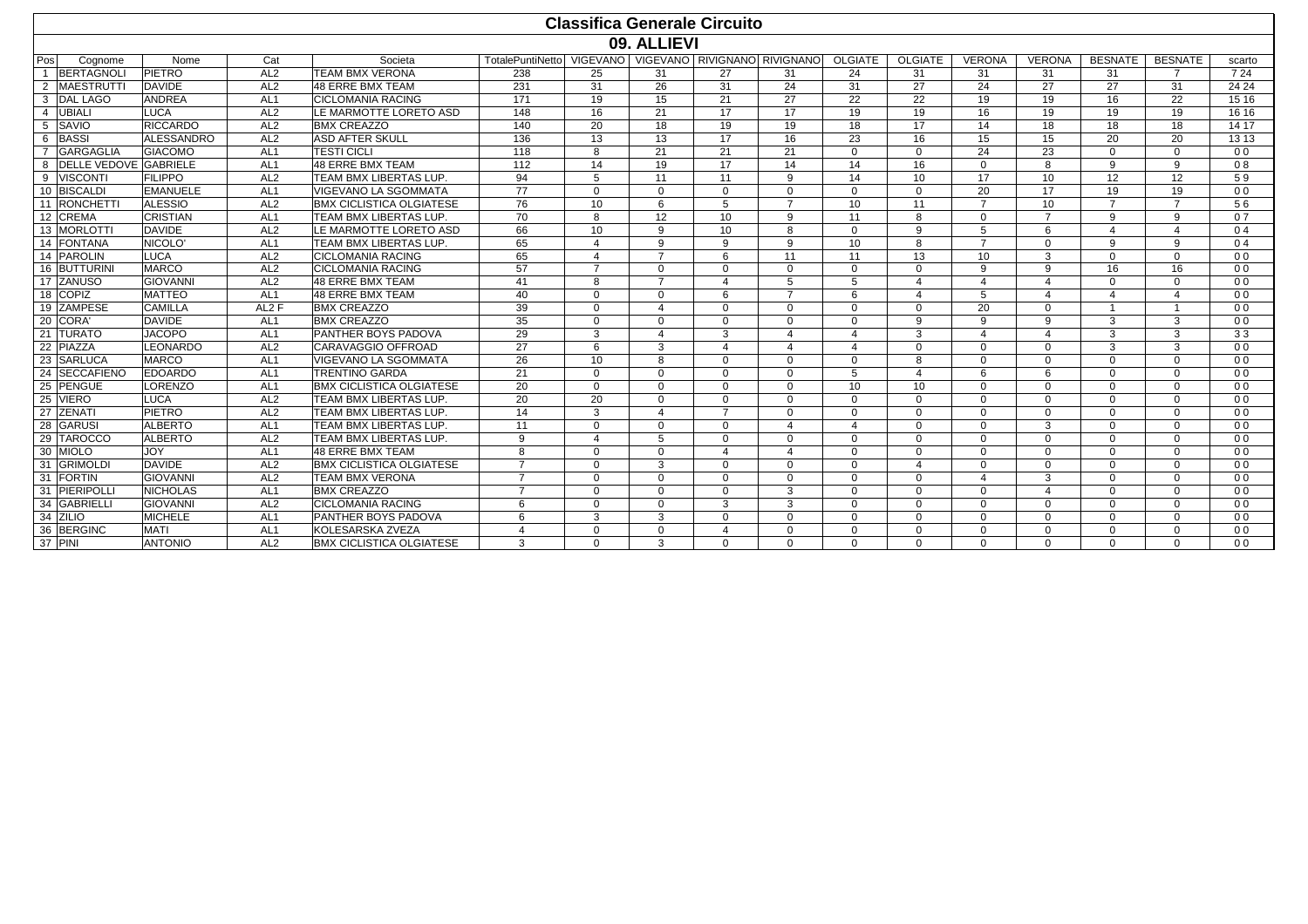|     |                   | <b>Classifica Generale Circuito</b>     |     |                                                     |                                                                |                         |                           |                |                          |                 |                |                |               |                 |                |                |
|-----|-------------------|-----------------------------------------|-----|-----------------------------------------------------|----------------------------------------------------------------|-------------------------|---------------------------|----------------|--------------------------|-----------------|----------------|----------------|---------------|-----------------|----------------|----------------|
|     |                   |                                         |     |                                                     |                                                                |                         | <b>10. EL SPORT 17-29</b> |                |                          |                 |                |                |               |                 |                |                |
| Pos | Cognome           | Nome                                    | Cat | Societa                                             | TotalePuntiNetto   VIGEVANO   VIGEVANO   RIVIGNANO   RIVIGNANO |                         |                           |                |                          | <b>OLGIATE</b>  | <b>OLGIATE</b> | <b>VERONA</b>  | <b>VERONA</b> | <b>BESNATE</b>  | <b>BESNATE</b> | scarto         |
|     | <b>FALAVIGNA</b>  | <b>MATTIA</b>                           |     | EL SPORT 17-24 CICLOMANIA RACING                    | 243                                                            | 29                      | 31                        | 29             | 31                       | 31              | 31             | 19             | 27            | 31              | 31             | 19 27          |
|     | 2 ZANIOLO         | <b>MARCO</b>                            |     | <b>EL SPORT 17-24 BMX CREAZZO</b>                   | 167                                                            | $\Omega$                | $\Omega$                  | 22             | 20                       | 15              | 20             | 30             | 21            | 18              | 18             | 0 <sub>0</sub> |
| 3   | <b>CAMPEDELLI</b> | <b>DAMIANO</b>                          |     | EL SPORT 25-29 TEAM BMX VERONA                      | 164                                                            | 21                      | 27                        | 12             | 20                       | 22              | 5              | 25             | 16            | 15              | 15             | 5 1 2          |
|     | <b>BONETTI</b>    |                                         |     | AMEDEO MARCCEL SPORT 17-24 TEAM BMX LIBERTAS LUP.   | 142                                                            | $\Omega$                | $\Omega$                  | 19             | $\overline{25}$          | $\overline{20}$ | 15             | 18             | 23            | $\overline{7}$  | $\overline{7}$ | 0 <sub>0</sub> |
| 5   | <b>MERLIN</b>     | <b>ALBERTO</b>                          |     | EL SPORT 17-24 PANTHER BOYS PADOVA                  | 118                                                            | 20                      | 18                        | 15             | 14                       | 3               | $\overline{4}$ | 13             | 12            | 17              | 17             | 34             |
| 6   | <b>VICENTINI</b>  | <b>MIRKO</b>                            |     | EL SPORT 25-29 BMX CICLISTICA OLGIATESE             | 106                                                            | $\Omega$                | $\Omega$                  | 17             | 12                       | 17              | 27             | $\Omega$       | $\Omega$      | 18              | 18             | 0 <sub>0</sub> |
| 6   | <b>TOSO</b>       | CORRADO                                 |     | EL SPORT 17-24 48 ERRE BMX TEAM                     | 106                                                            | 14                      | 21                        | 16             | 15                       | $\Omega$        | $\Omega$       | 8              | 10            | 13              | 13             | 0 <sub>0</sub> |
| 8   | LUBIAN            | <b>DEVID</b>                            |     | EL SPORT 17-24 TEAM ALTO ADIGE SUDTIROL             | 98                                                             | 6                       | 15                        | $\overline{7}$ | $\overline{7}$           | 15              | 16             | 17             | 10            | 10              | 10             | 67             |
| 9   | <b>TIRA</b>       | <b>VITTORIO</b>                         |     | EL SPORT 17-24 CICLOMANIA RACING                    | 97                                                             | 12                      | 16                        | 12             | 12                       | 17              | 16             | 10             | 2             | $\Omega$        | $\Omega$       | 0 <sub>0</sub> |
|     | 10 ZANNI          | <b>MARCO</b>                            |     | EL SPORT 17-24 LE MARMOTTE LORETO ASD               | 84                                                             | 13                      | 15                        | 8              | 6                        | 9               | 10             | 8              | 13            | 9               | 9              | 68             |
|     | 11 PAUCIULLO      | <b>SIMONE</b>                           |     | EL SPORT 17-24 CARAVAGGIO OFFROAD                   | 71                                                             | 14                      | 9                         | $\mathbf{q}$   | $\boldsymbol{\varDelta}$ | $\mathbf{q}$    | 10             | $\Omega$       | $\Omega$      | $\overline{7}$  | $\overline{7}$ | 0 <sub>0</sub> |
|     | 12 MENIN          | NICCOLO <sup>®</sup>                    |     | <b>EL SPORT 17-24 PANTHER BOYS PADOVA</b>           | 66                                                             | $\overline{\mathbf{A}}$ | $\overline{4}$            | $\mathbf{Q}$   | 3                        | 12              | $\mathbf{8}$   | 3              | 15            | 9               | 9              | 33             |
|     | 12 BONAGLIA       | <b>ALBERTO</b>                          |     | EL SPORT 17-24 LE MARMOTTE LORETO ASD               | 66                                                             | 13                      | 14                        | $\Omega$       | $\Omega$                 | 19              | 20             | $\Omega$       | $\Omega$      | $\Omega$        | $\Omega$       | 0 <sub>0</sub> |
|     | 14 MENIN          | <b>JACOPO</b>                           |     | EL SPORT 17-24 PANTHER BOYS PADOVA                  | 55                                                             | 6                       | $\overline{4}$            | $\mathbf 4$    | $\overline{4}$           | 5               | 10             | 8              | $\Omega$      | 10 <sup>1</sup> | 10             | 0.4            |
|     | 15 FERRARI        | <b>MARCO</b>                            |     | EL SPORT 17-24 CICLOMANIA RACING                    | 54                                                             | 16                      | $\Omega$                  | $\Omega$       | 18                       | $\Omega$        | $\Omega$       | 20             | $\Omega$      | $\Omega$        | $\Omega$       | 0 <sub>0</sub> |
|     | 16 LELEU          | <b>MICKAEL</b>                          |     | EL SPORT 25-29 MOURS-ROMANS BMX                     | 53                                                             | $\Omega$                | $\Omega$                  | $\Omega$       | $\Omega$                 | $\Omega$        | $\Omega$       | $\Omega$       | $\Omega$      | 26              | 26             | 0 <sub>0</sub> |
|     | 17 DANIELE        | <b>MATTEO</b>                           |     | EL SPORT 17-24 PANTHER BOYS PADOVA                  | 50                                                             | 5                       | 11                        | $\mathbf{q}$   | 12                       | 3               | 3              | $\overline{7}$ | $\Omega$      | $\Omega$        | $\Omega$       | 0 <sub>0</sub> |
|     | 18 QUINTERO       | FRANCO JUAN DEL SPORT 25-29 TESTI CICLI |     |                                                     | 48                                                             | $\overline{7}$          | 12                        | $\mathbf 4$    | $\overline{7}$           | $\Omega$        | $\Omega$       | 9              | 9             | $\Omega$        | $\Omega$       | 0 <sub>0</sub> |
|     | 19 UBERTI         | MICHAEL                                 |     | EL SPORT 17-24 BMX CREAZZO                          | 46                                                             | 24                      | $\Omega$                  | 22             | $\Omega$                 | $\Omega$        | $\Omega$       | $\Omega$       | $\Omega$      | $\Omega$        | $\Omega$       | 0 <sub>0</sub> |
|     | 20 DE OLIVEIRA    |                                         |     | CAIO MATHEUS EL SPORT 17-24 TEAM BMX LIBERTAS LUP.  | 41                                                             | $\Omega$                | $\Omega$                  | 16             | 10                       | $\Omega$        | $\Omega$       | $\Omega$       | 15            | $\Omega$        | $\Omega$       | 0 <sub>0</sub> |
|     | 21 ZANCHI         | <b>FABIO</b>                            |     | EL SPORT 17-24 LE MARMOTTE LORETO ASD               | 38                                                             | $\mathsf{R}$            | 6                         | $\Omega$       | $\Omega$                 | $\Omega$        | $\Omega$       | $\Delta$       | 11            | $\overline{4}$  | 4              | 0 <sub>0</sub> |
|     | 21 GALLI          | <b>DAVIDE</b>                           |     | <b>EL SPORT 17-24 CARAVAGGIO OFFROAD</b>            | 38                                                             | $\mathbf{Q}$            | 10                        | 12             | $\overline{7}$           | $\Omega$        | $\Omega$       | $\Omega$       | $\Omega$      | $\Omega$        | $\Omega$       | 0 <sub>0</sub> |
|     | 23 ANTONIACCI     | <b>DANIELE</b>                          |     | EL SPORT 25-29 TESTI CICLI                          | 34                                                             | 3                       | $\Delta$                  | $\mathbf 4$    | 3                        | $\Omega$        | $\Omega$       | $\overline{4}$ | 8             | $\overline{4}$  | 4              | 0 <sub>0</sub> |
|     | 24 RADAELLI       | <b>LUCA</b>                             |     | EL SPORT 17-24 TEAM BICIAO                          | 29                                                             | $\Omega$                | $\Omega$                  | $\Omega$       | $\mathbf 0$              | $\Omega$        | $\Omega$       | $\Omega$       | $\Omega$      | 19              | 19             | 0 <sub>0</sub> |
|     | 25 PERUZZO        | <b>DAVIDE</b>                           |     | <b>EL SPORT 17-24 PANTHER BOYS PADOVA</b>           | 26                                                             | 3                       | 3                         | $\Delta$       | $\Delta$                 | $\Delta$        | $\mathbf{8}$   | $\Omega$       | $\Omega$      | $\Omega$        | $\Omega$       | 0 <sub>0</sub> |
|     | 26 MALFATTI       | LUCA                                    |     | EL SPORT 17-24 BMX CICLISTICA OLGIATESE             | 24                                                             | 3                       | 3                         | $\Omega$       | $\Omega$                 | $\overline{4}$  | $\overline{4}$ | $\overline{a}$ | 3             | 3               | 3              | 0 <sub>0</sub> |
|     | 27 BORALI         | <b>CRISTIAN</b>                         |     | EL SPORT 17-24 CARAVAGGIO OFFROAD                   | 15                                                             | 3                       | $\Omega$                  | $\Omega$       | $\Omega$                 | $\Omega$        | $\overline{7}$ | $\Omega$       | $\Omega$      | 5               | 5              | 0 <sub>0</sub> |
| 28  | <b>DONATELLI</b>  | <b>DAVIDE</b>                           |     | EL SPORT 17-24 CICLOMANIA RACING                    | 10                                                             | $\Omega$                | $\Omega$                  | $\Omega$       | $\Omega$                 | $\Omega$        | $\overline{1}$ | 9              | $\Omega$      | $\Omega$        | $\Omega$       | 0 <sub>0</sub> |
| 28  | <b>GHIRARDINI</b> | <b>GABRIEL</b>                          |     | EL SPORT 25-29 TEAM ALTO ADIGE SUDTIROL             | 10                                                             | $\overline{2}$          | 8                         | $\Omega$       | $\Omega$                 | $\Omega$        | $\Omega$       | $\Omega$       | $\Omega$      | $\Omega$        | $\Omega$       | 0 <sub>0</sub> |
|     | 30 BIAZZI         | ANDREA                                  |     | EL SPORT 17-24 BMX ACTION CREMONA                   | 9                                                              | $\Omega$                | $\Omega$                  | $\Omega$       | $\Omega$                 | $\Omega$        | $\Omega$       | $\Omega$       | 9             | $\Omega$        | $\Omega$       | 0 <sub>0</sub> |
|     | 30 VILLANI        |                                         |     | SAMUELE GIORDEL SPORT 17-24 AUDACE SPORTIVA BESNATE | 9                                                              | $\Omega$                | $\Omega$                  | $\Omega$       | $\Omega$                 | $\Omega$        | 5              | $\Omega$       | $\Omega$      | $\overline{4}$  | 4              | 0 <sub>0</sub> |
|     | 32 DERME          | <b>FRANCESCO</b>                        |     | <b>EL SPORT 17-24 PANTHER BOYS PADOVA</b>           | 8                                                              | $\Omega$                | 8                         | $\Omega$       | $\Omega$                 | $\Omega$        | $\Omega$       | $\Omega$       | $\Omega$      | $\Omega$        | $\Omega$       | 0 <sub>0</sub> |
|     | 33 BERTOLETTI     | ANDREA                                  |     | EL SPORT 17-24 LE MARMOTTE LORETO ASD               | $\overline{7}$                                                 | $\overline{2}$          | $\Omega$                  | $\Omega$       | $\Omega$                 | $\Omega$        | 5              | $\Omega$       | $\Omega$      | $\Omega$        | $\Omega$       | 0 <sub>0</sub> |
| 34  | <b>GRAIA</b>      | <b>LEONARDO</b>                         |     | EL SPORT 17-24 VIGEVANO LA SGOMMATA                 | 6                                                              | 6                       | $\Omega$                  | $\Omega$       | $\Omega$                 | $\Omega$        | $\Omega$       | $\Omega$       | $\Omega$      | $\Omega$        | $\Omega$       | 0 <sub>0</sub> |
| 35  | POLINARI          | <b>MATTEO</b>                           |     | <b>EL SPORT 17-24 TEAM BMX VERONA</b>               | $\overline{a}$                                                 | $\Omega$                | $\Omega$                  | $\Omega$       | $\Omega$                 | $\Omega$        | $\Omega$       | $\Omega$       | 4             | $\Omega$        | $\Omega$       | 0 <sub>0</sub> |
| 35  | <b>ADORNI</b>     | <b>PIETRO</b>                           |     | <b>EL SPORT 17-24 TEAM BMX VERONA</b>               | 4                                                              | $\Omega$                | $\Omega$                  | $\Omega$       | $\Omega$                 | $\Omega$        | $\Omega$       | $\overline{a}$ | $\Omega$      | $\Omega$        | $\Omega$       | 0 <sub>0</sub> |
|     | 37 EDAS           | <b>LORENZO</b>                          |     | EL SPORT 17-24 BMX CREAZZO                          | 3                                                              | $\Omega$                | 3                         | $\Omega$       | $\mathbf 0$              | $\mathbf 0$     | $\mathbf{0}$   | $\mathbf 0$    | $\mathbf 0$   | $\mathbf 0$     | $\mathbf 0$    | 0 <sub>0</sub> |
|     | 37 COLASIO        | <b>EDOARDO</b>                          |     | EL SPORT 17-24 PANTHER BOYS PADOVA                  | 3                                                              | $\Omega$                | $\Omega$                  | $\Omega$       | 3                        | $\Omega$        | $\Omega$       | $\Omega$       | $\Omega$      | $\Omega$        | $\Omega$       | 0 <sub>0</sub> |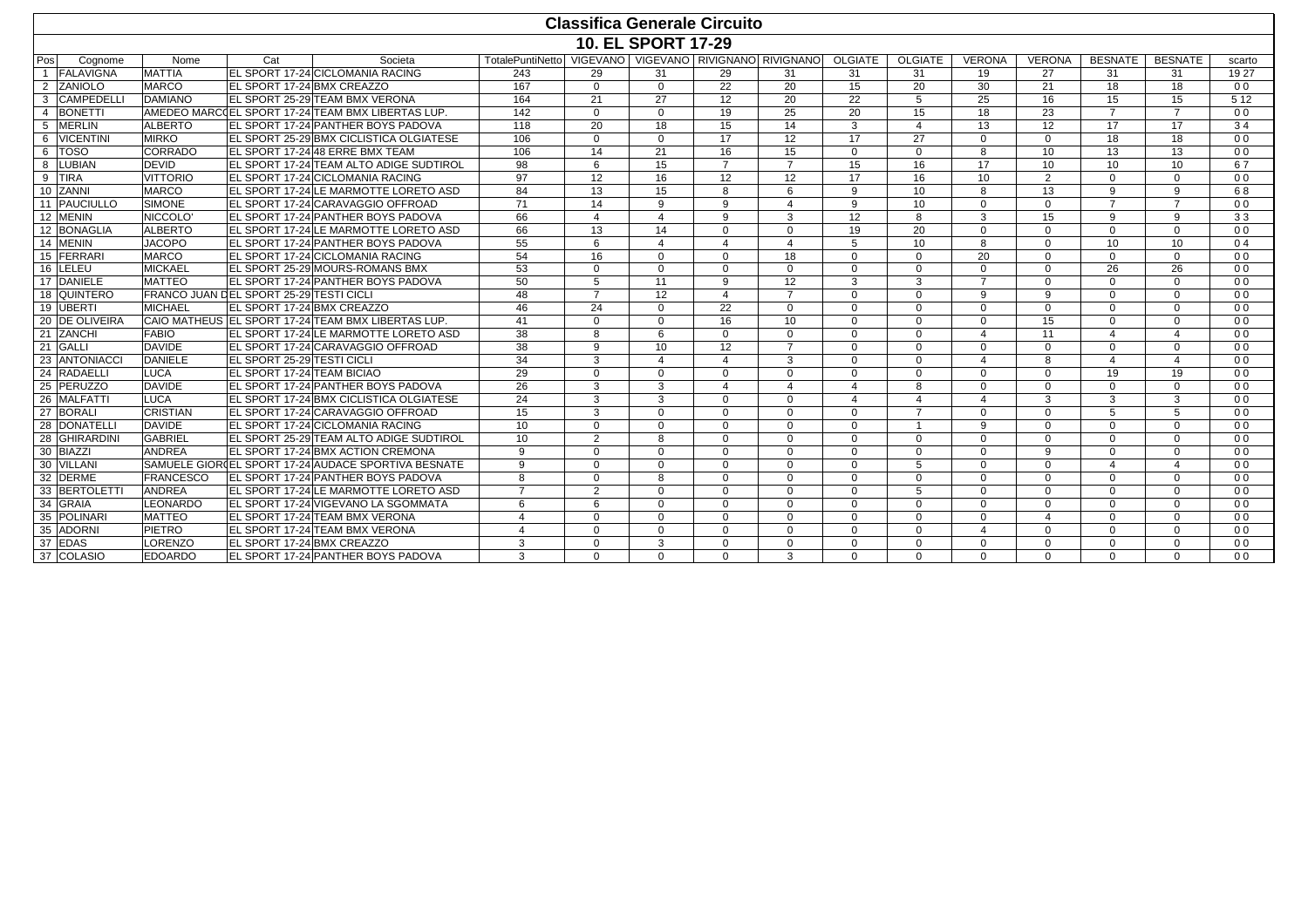|     |                  |                  |            |                                       |                          |                 |                  | <b>Classifica Generale Circuito</b> |                              |                |                |               |               |                 |                |                |
|-----|------------------|------------------|------------|---------------------------------------|--------------------------|-----------------|------------------|-------------------------------------|------------------------------|----------------|----------------|---------------|---------------|-----------------|----------------|----------------|
|     |                  |                  |            |                                       |                          |                 | 11. EL SPORT 30+ |                                     |                              |                |                |               |               |                 |                |                |
| Pos | Cognome          | Nome             | Cat        | Societa                               | <b>TotalePuntiNettol</b> | <b>VIGEVANO</b> |                  |                                     | VIGEVANO RIVIGNANO RIVIGNANO | <b>OLGIATE</b> | <b>OLGIATE</b> | <b>VERONA</b> | <b>VERONA</b> | <b>BESNATE</b>  | <b>BESNATE</b> | scarto         |
|     | GARGAGLIA        | <b>FRANCESCO</b> | MASTER 30+ | <b>ITESTI CICLI</b>                   | 87                       | 19              | 13               |                                     | 19                           |                |                | 18            | 18            |                 |                | 0 <sub>0</sub> |
|     | <b>GAULE</b>     | <b>CARLO</b>     | MASTER 30+ | <b>TEAM BMX LIBERTAS LUP.</b>         | 47                       |                 |                  |                                     |                              |                |                |               | 31            |                 |                | 0 <sub>0</sub> |
|     | <b>RAVIZZINI</b> | <b>FEDERICO</b>  | MASTER 30+ | <b>AUDACE SPORTIVA BESNATE</b>        | -41                      |                 |                  |                                     |                              |                | 18             |               | 0             |                 |                | 00             |
|     | <b>SCHIAVO</b>   | <b>MANUEL</b>    | MASTER 30+ | <b>TEAM BMX VERONA</b>                | 22                       |                 |                  |                                     | 8                            |                |                |               | $\Omega$      | 14              |                | 0 <sub>0</sub> |
|     | <b>MAIER</b>     | <b>FRANCOIS</b>  | MASTER 30+ | <b>MOURS-ROMANS BMX</b>               | 17                       |                 |                  |                                     |                              |                |                |               | <sup>o</sup>  | 10 <sup>1</sup> |                | 0 <sub>0</sub> |
|     | <b>VENTURA</b>   | <b>FEDERICO</b>  | MASTER 30+ | <b>BMX CREAZZO</b>                    | 15                       |                 |                  |                                     |                              |                |                | 15            | 0             |                 |                | 0 <sub>0</sub> |
|     | <b>LIMONTA</b>   | <b>FABIO</b>     | MASTER 30+ | <b>ILE MARMOTTE LORETO ASD</b>        | 14                       |                 |                  |                                     |                              |                |                |               | $\Omega$      |                 |                | 0 <sub>0</sub> |
|     | 8 CAFFO          | <b>DAVIDE</b>    | MASTER 30+ | <b>ASD CICLISTICA BMXRACEITALIA</b>   |                          |                 |                  |                                     |                              |                |                |               | $\Omega$      |                 |                | 00             |
|     | MALINA           | <b>MAJA</b>      |            | MASTER F 30+ TEAM ALTO ADIGE SUDTIROL |                          |                 |                  |                                     |                              |                |                | $\mathbf{u}$  | $\Omega$      |                 |                | 0 <sub>0</sub> |
|     | 10 PIOVESAN      | <b>PIERO</b>     | MASTER 30+ | <b>PANTHER BOYS PADOVA</b>            |                          |                 |                  |                                     |                              |                |                |               | 0             |                 |                | 0 <sub>0</sub> |
|     | 10 BUSI          | <b>MARCO</b>     |            | MASTER 30+ ILE MARMOTTE LORETO ASD    |                          |                 |                  |                                     |                              |                |                |               |               |                 |                | 0 <sub>0</sub> |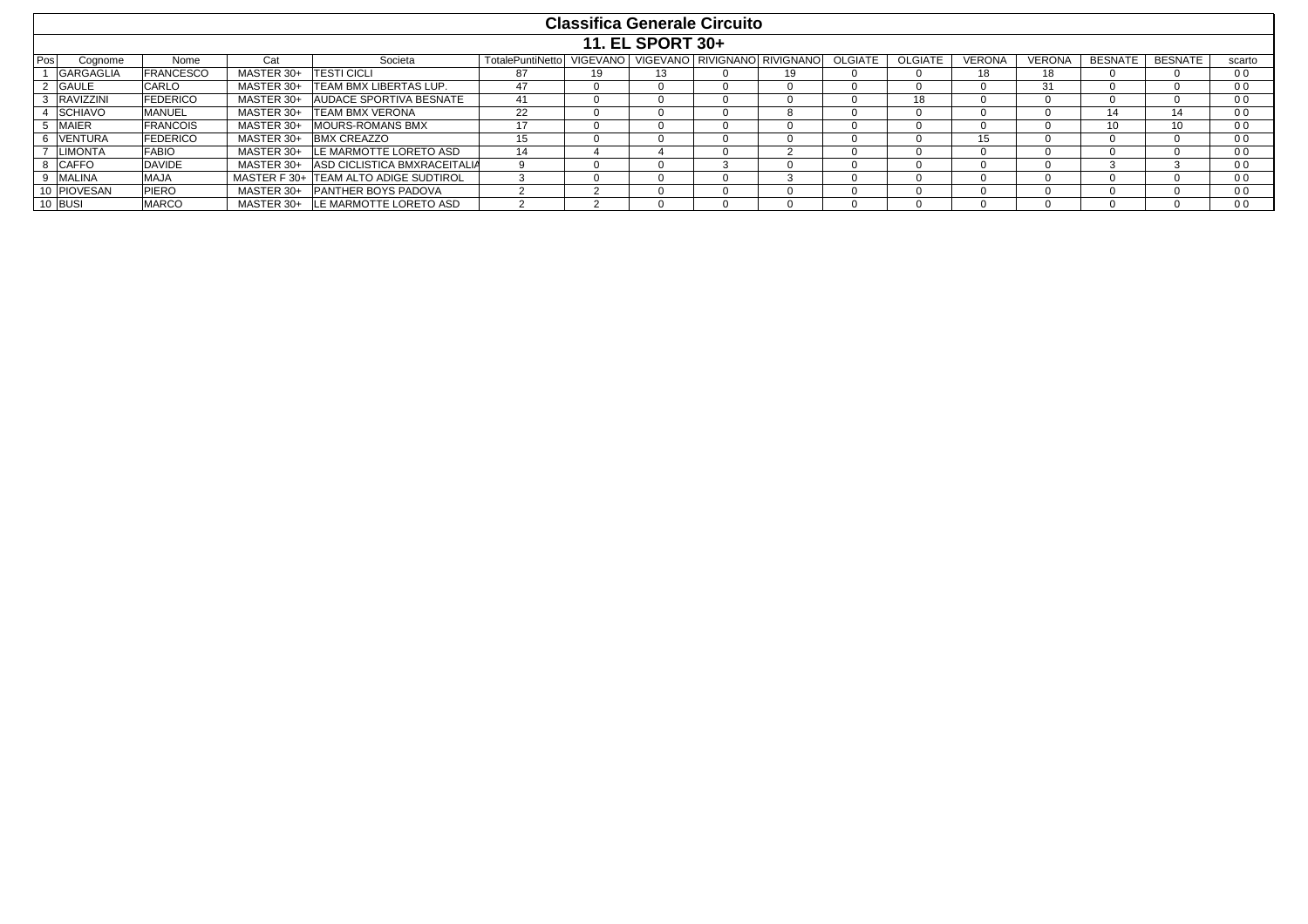|     |                  |                     |                 |                                 |                          | <b>Classifica Generale Circuito</b> |                   |                  |                              |                |                |               |               |                |                |                |
|-----|------------------|---------------------|-----------------|---------------------------------|--------------------------|-------------------------------------|-------------------|------------------|------------------------------|----------------|----------------|---------------|---------------|----------------|----------------|----------------|
|     |                  |                     |                 |                                 |                          |                                     | <b>12. JUNIOR</b> |                  |                              |                |                |               |               |                |                |                |
| Pos | Cognome          | Nome                | Cat             | Societa                         | <b>TotalePuntiNettol</b> | <b>VIGEVANO</b>                     |                   |                  | VIGEVANO RIVIGNANO RIVIGNANO | <b>OLGIATE</b> | <b>OLGIATE</b> | <b>VERONA</b> | <b>VERONA</b> | <b>BESNATE</b> | <b>BESNATE</b> | scarto         |
|     | <b>SCIORTINO</b> | <b>MARTTI</b>       | JN <sub>1</sub> | <b>BMX ACTION CREMONA</b>       | 137                      | 13                                  |                   | 22               | 19                           | 22             | 12             | 10            | 13            | 19             | 19             | 10 11          |
|     | <b>VERDUCCI</b>  | <b>DIEGO</b>        | JN <sub>2</sub> | <b>TESTI CICLI</b>              | 109                      |                                     | 22                | 25               | 18                           |                | n              |               | 12            | 3              |                | 0 <sub>0</sub> |
|     | <b>GIOCO</b>     | <b>FRANCESCO</b>    | JN <sub>1</sub> | AUDACE SPORTIVA BESNATE         | 89                       | h                                   |                   | 14               | 16                           | q              | 14             |               |               | д              |                | 14             |
|     | <b>BUDELLI</b>   | <b>ALESSIO</b>      | JN <sub>1</sub> | AUDACE SPORTIVA BESNATE         | 86                       |                                     | 10                | 10 <sup>10</sup> | 9                            | 15             | 6              |               |               | 13             | 13             | 44             |
|     | <b>MILAN</b>     | <b>FEDERICO</b>     | JN <sub>1</sub> | BMX CICLISTICA OLGIATESE        | 82                       |                                     |                   | 13               | 10 <sup>1</sup>              | 12             |                | 14            |               | 9              |                | 45             |
|     | <b>BONINI</b>    | NICOLO <sup>®</sup> | JN <sub>1</sub> | <b>CICLOMANIA RACING</b>        | 47                       |                                     |                   | 15               | 10                           |                | 13             |               |               | $\Omega$       |                | 0 <sub>0</sub> |
|     | <b>CHAPELLE</b>  | <b>TEO</b>          | JN <sub>2</sub> | <b>MOURS-ROMANS BMX</b>         | 38                       |                                     |                   |                  | <sup>0</sup>                 |                | $\Omega$       | -0            |               | 15             | 15             | 0 <sub>0</sub> |
|     | <b>BONOMI</b>    | <b>LUCA</b>         | JN <sub>1</sub> | LE MARMOTTE LORETO ASD          | 38                       |                                     |                   |                  | h                            |                |                |               |               |                |                | 02             |
|     | <b>COSTA</b>     | <b>SEBASTIANO</b>   | JN <sub>1</sub> | TEAM BMX LIBERTAS LUP.          | 31                       | $\sim$                              | $\sim$            |                  |                              | 3              |                | -0            | $\sim$        | 3              | $\sim$         | 0 <sub>2</sub> |
|     | 10 FENAROLI      | <b>PIETRO</b>       | JN <sub>1</sub> | CARAVAGGIO OFFROAD              | 27                       |                                     |                   |                  |                              |                | ۰. ب           | <b>U</b>      |               |                |                | 0 <sub>0</sub> |
|     | 11 TOMIZIOLI     | <b>MICHELE</b>      | JN <sub>1</sub> | TEAM BMX LIBERTAS LUP.          | 24                       |                                     |                   |                  | <sup>0</sup>                 |                | n              | $\Omega$      |               | 8              |                | 0 <sub>0</sub> |
|     | 12 PERONI        | <b>ELIA</b>         | JN <sub>1</sub> | TEAM BMX LIBERTAS LUP.          | 23                       |                                     | $\sim$            | $\sim$           | ≖                            | $\sim$         |                | $\Omega$      |               |                |                | 0 <sub>0</sub> |
|     | 13 CAFARDA       | <b>FILIPPO</b>      | JN <sub>1</sub> | <b>TESTI CICLI</b>              |                          |                                     |                   |                  | $\Omega$                     |                | 0              | $\mathbf{U}$  |               | $\Omega$       |                | 0 <sub>0</sub> |
|     | 14 NEVRKLA       | <b>MIKULAS</b>      | JN <sub>1</sub> | <b>CZECH CYCLING FEDERATION</b> |                          |                                     |                   |                  | $\Omega$                     |                |                |               |               | $\Omega$       |                | 0 <sub>0</sub> |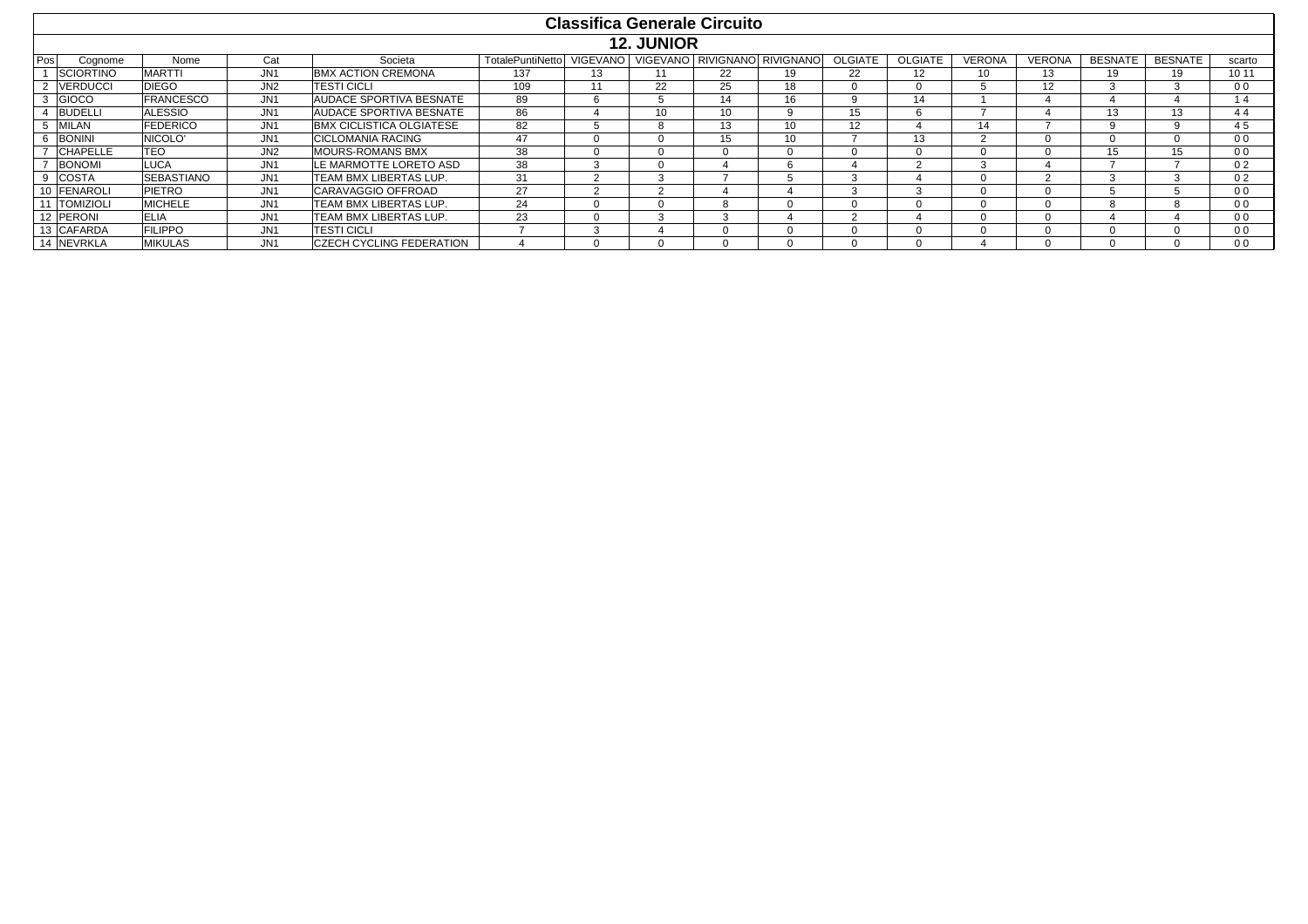|     | <b>Classifica Generale Circuito</b> |               |                   |                                 |                           |  |  |  |                              |                |                |        |               |                |         |        |
|-----|-------------------------------------|---------------|-------------------|---------------------------------|---------------------------|--|--|--|------------------------------|----------------|----------------|--------|---------------|----------------|---------|--------|
|     | 13. ELITE F                         |               |                   |                                 |                           |  |  |  |                              |                |                |        |               |                |         |        |
| Pos | Cognome                             | Nome          | Cat               | Societa                         | TotalePuntiNetto VIGEVANO |  |  |  | VIGEVANO RIVIGNANO RIVIGNANO | <b>OLGIATE</b> | <b>OLGIATE</b> | VERONA | <b>VERONA</b> | <b>BESNATE</b> | BESNATE | scarto |
|     | <b>PRIES</b>                        | <b>NADJA</b>  | EL <sub>2</sub> F | <b>DEUTSCHE FEDERATION</b>      | 30                        |  |  |  |                              |                |                |        | 10            |                |         | 0 O    |
|     | <b>HLADIKOVA</b>                    | <b>ANETA</b>  | EL2 F             | <b>CZECH CYCLING FEDERATION</b> | ົ<br>۷                    |  |  |  |                              |                |                |        |               |                |         | ი ი    |
|     | LABOUNKOVA                          | <b>ROMANA</b> | EL <sub>2</sub> F | <b>CZECH CYCLING FEDERATION</b> |                           |  |  |  |                              |                |                |        |               |                |         | 0 O    |